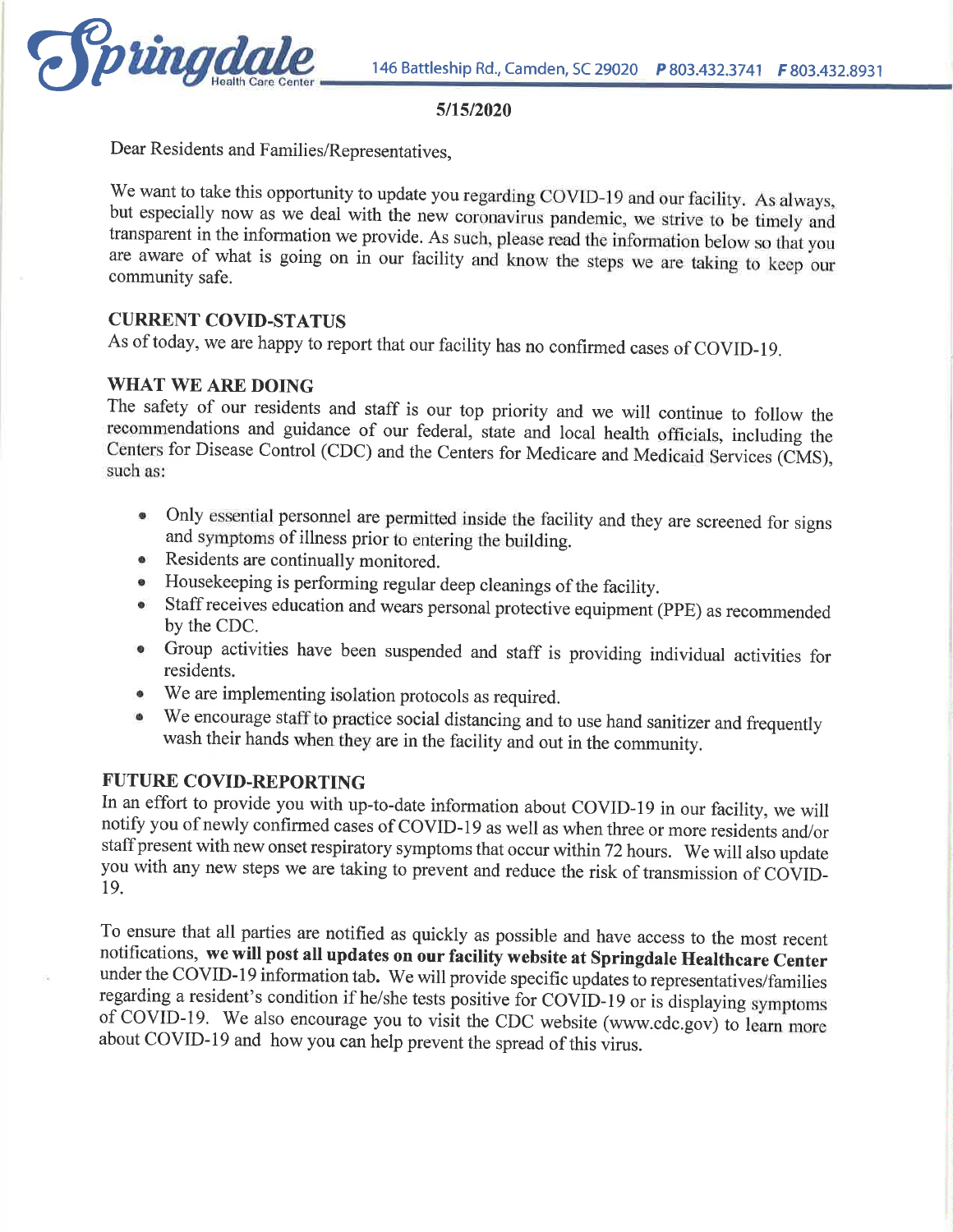#### **CONTACT US**

We understand these uncertain times bring up many questions, and while we are making every effort to provide you with as much information as possible, we are happy to answer any questions you have. Please contact us directly at 803-432-3741 and ask for Jennifer Steele, Administrator or Demetra Taylor-Greene, Director of Nursing.

Sincerely, PN/MHA Ftu m

Jennifer Steele, RN,LNHA Administrator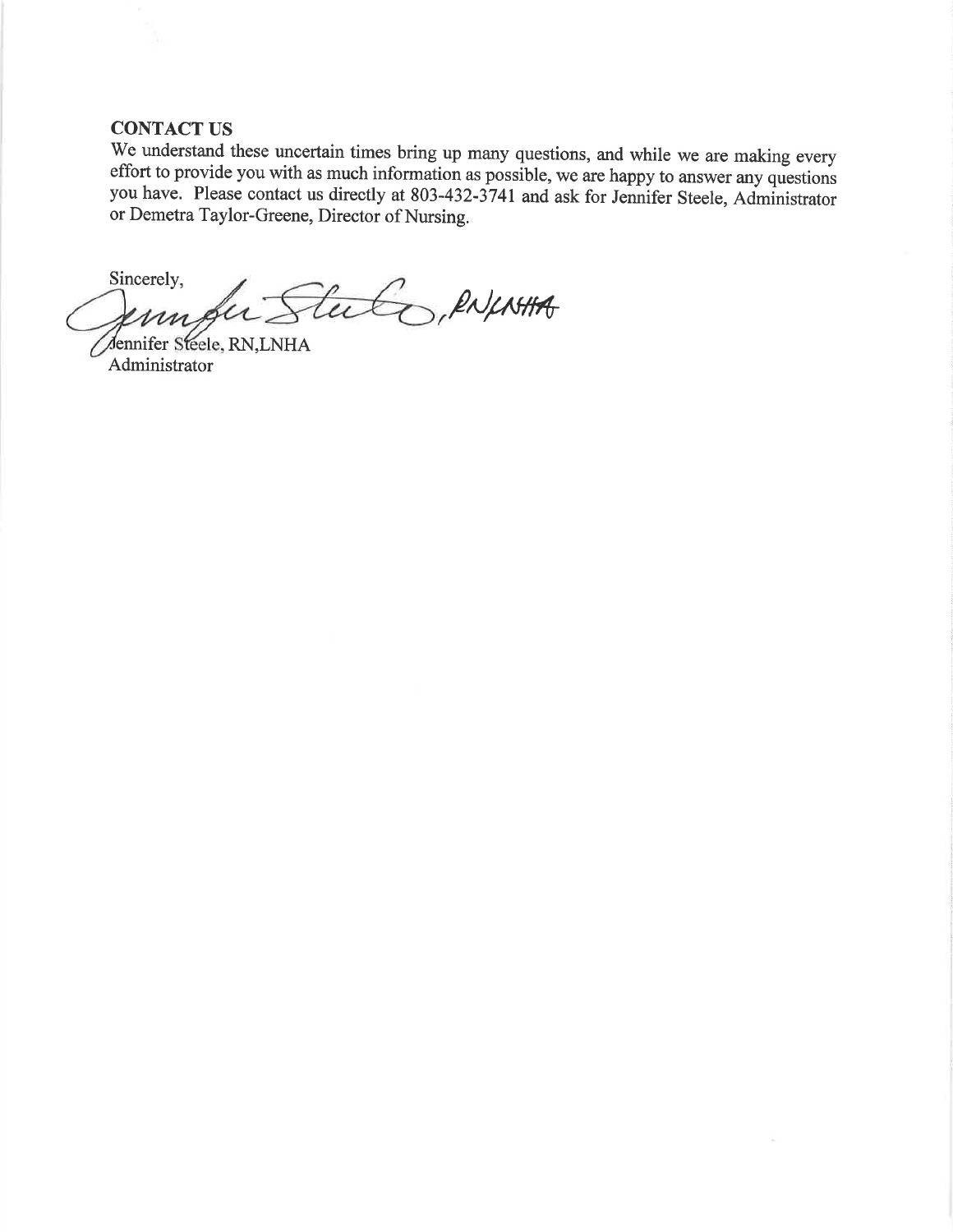#### **5/22/2020**

Dear Residents and Families/Representatives,

It is hard to believe that it has been over two months since COVID-19 changed all of our lives so drastically. We have all had to make big adjustments in an effort to keep everyone in our community safe, and we appreciate your support as we continue to take all necessary steps to prevent further spread of COVID-19.

Our staff has been working hard to make sure our residents are safe and we are happy to report that, as of today, we have no confirmed cases of COVID-19 in our facility.

We are committed to keeping the number of positive cases in our facility at zero. However, we recognize this is an extremely contagious virus and we must remain vigilant in practicing the enhanced safety precautions recommended by our federal, state and local health officials, such as, only allowing essential personnel inside the facility, performing regular screenings for signs and symptoms of illness prior to entering the building, continually monitoring residents, performing regular deep cleanings, using PPE as recommended by the CDC, providing individual activities as opposed to group activities, implementing isolation protocols as required, and reminding and encouraging staff to practice social distancing and to use hand sanitizer and frequently wash their hands when they are in the facility and out in the community.

Due to some technical issues, we have not been able to post these updates on our website as we had anticipated. We believe these issues will be resolved soon and we plan to resume electronic updates as soon as possible. In the meantime, and until we can update our website, we will notify you if we receive confirmation of a new positive case in our facility and we will reach out to you individually if your loved one is displaying symptoms of COVID-19 or tests positive for COVID-19.

If you have any questions or concerns please contact us directly (803) 432-3741.

Sincerely,

Michael Wilson Assistant Administrator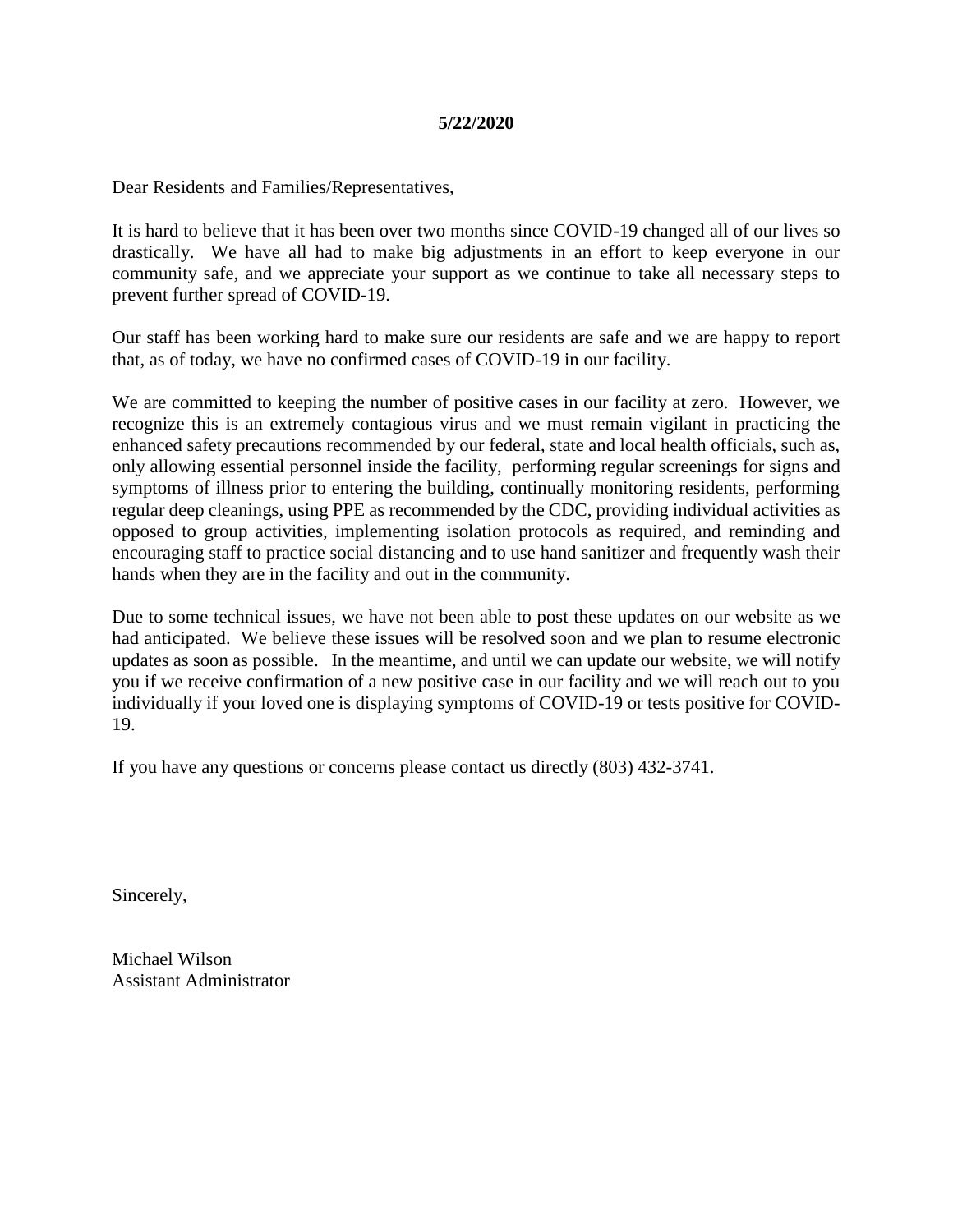

## **WEEKLY UPDATE**

#### 6/24/2020

Dear Residents and Families/Representatives,

We are happy to report that, as of today, SPRINGDALE HEALTHCARE CENTER has no confirmed cases of COVID-19. We continue to follow the recommendations of our health officials and practice the enhanced safety measures that are listed on our website and previous communications.

We know the past few months have been a big adjustment for everyone, especially our residents. While our staff is working very hard to make sure they are safe, we also want to make sure they are having some fun! We are utilizing our hallways by doing karaoke, BINGO, aerobics and much more!

As always, please continue to check our website for updates. We will notify you if we receive confirmation of a new positive case in our facility and we will reach out to you individually if your loved one is displaying symptoms of COVID-19 or tests positive for COVID-19.

If you have any questions or concerns please contact us directly (803) 432-3741.

Sincerely,

Michael Wilson **Assistant Administrator**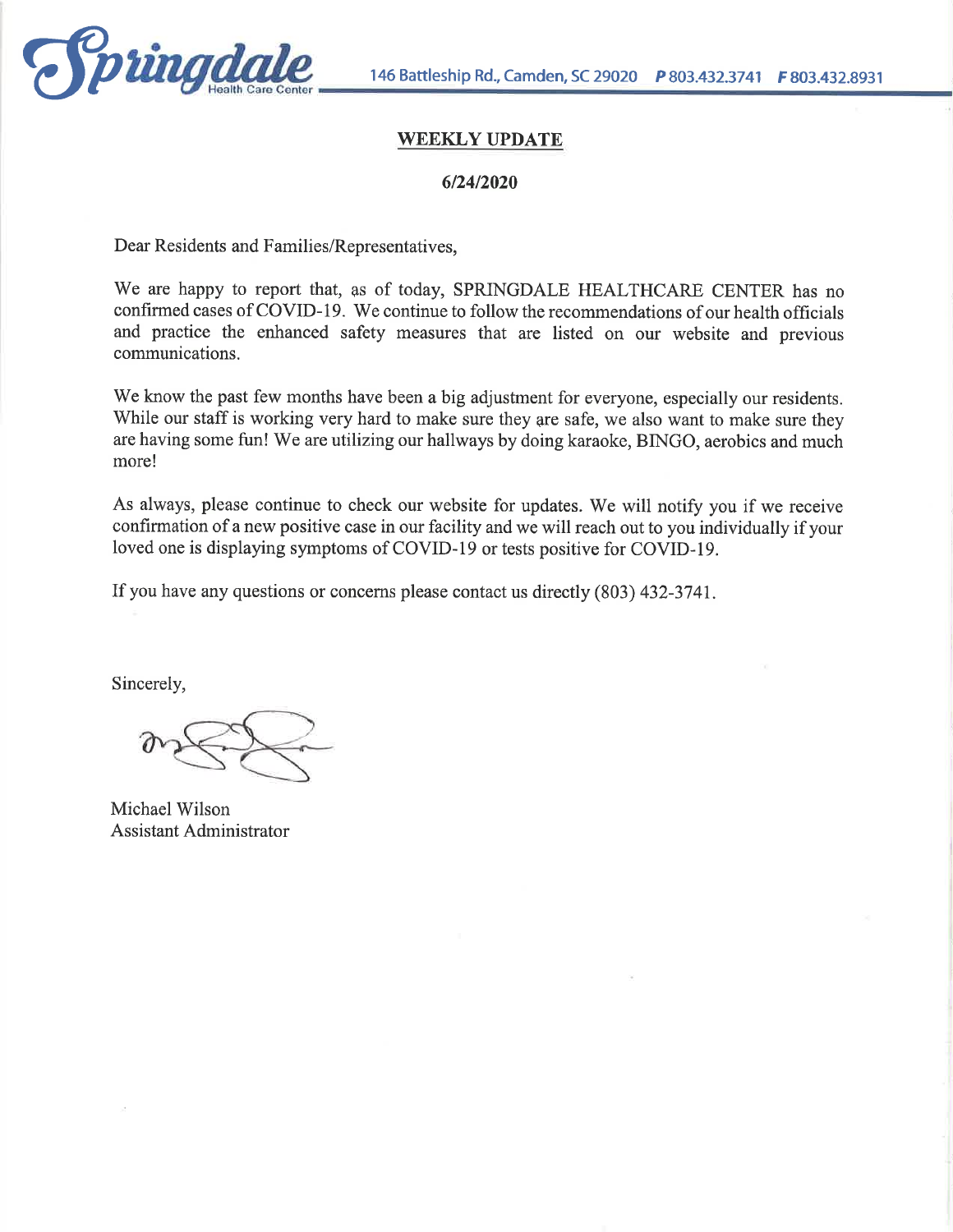

#### 6/3/2020

Dear Residents and Families/Representatives,

It is hard to believe that it has been over two months since COVID-19 changed all of our lives so drastically. We have all had to make big adjustments in an effort to keep everyone in our community safe, and we appreciate your support as we continue to take all necessary steps to prevent further spread of COVID-19.

Our staff has been working hard to make sure our residents are safe and we are happy to report that, as of today, we have no confirmed cases of COVID-19 in our facility.

We are committed to keeping the number of positive cases in our facility at zero. However, we recognize this is an extremely contagious virus and we must remain vigilant in practicing the enhanced safety precautions recommended by our federal, state and local health officials, such as, only allowing essential personnel inside the facility, performing regular screenings for signs and symptoms of illness prior to entering the building, continually monitoring residents, performing regular deep cleanings, using PPE as recommended by the CDC, providing individual activities as opposed to group activities, implementing isolation protocols as required, and reminding and encouraging staff to practice social distancing and to use hand sanitizer and frequently wash their hands when they are in the facility and out in the community.

Due to some technical issues, we have not been able to post these updates on our website as we had anticipated. We believe these issues will be resolved soon and we plan to resume electronic updates as soon as possible. In the meantime, and until we can update our website, we will notify you if we receive confirmation of a new positive case in our facility and we will reach out to you individually if your loved one is displaying symptoms of COVID-19 or tests positive for COVID-19.

If you have any questions or concerns please contact us directly (803) 432-3741.

Sincerely,

Michael Wilson Assistant Administrator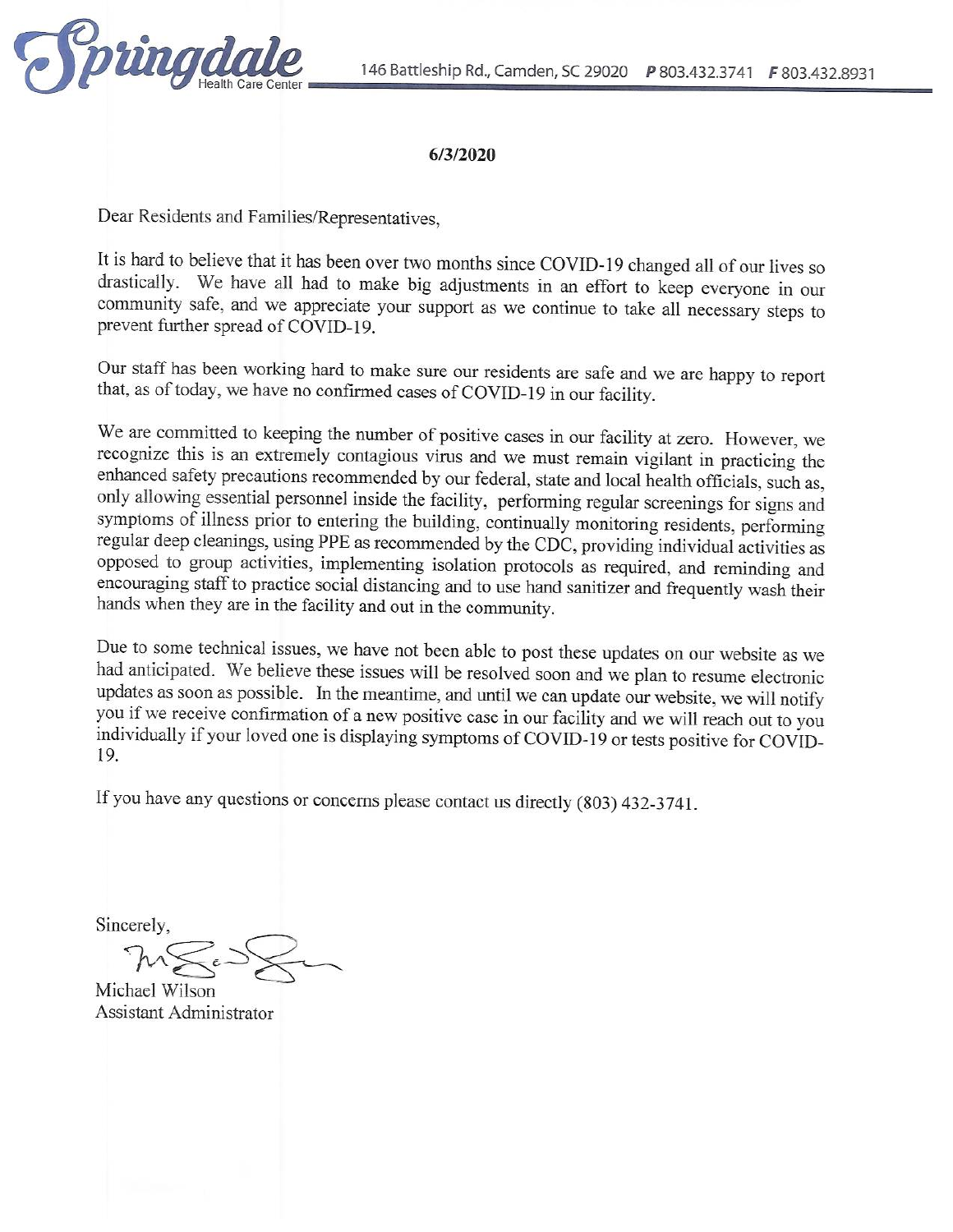#### **Springdale Healthcare Center WEEKLY UPDATE**

#### **7/15/2020**

Dear Residents and Families/Representatives,

We are happy to report that, as of today, we have no confirmed cases of COVID-19 in our facility. Currently we have 3 employees that have tested positive. These three workers have not provided direct care to the residents and the last employee that tested positive has not worked in the facility since 6/29/2020.

As the number of coronavirus cases throughout the country are rapidly changing, we continue to practice the enhanced safety precautions that are known to prevent the spread of COVID-19, such as only essential personnel are allowed inside the facility and we screen them for signs and symptoms of illness prior to entering. Our residents are continually monitored and staff is using PPE as recommended by the CDC. Staff is frequently reminded and encouraged to practice social distancing and to use hand sanitizer and frequently wash their hands when they are in the facility and out in the community. We ask them not to report to work if they have symptoms of illness.

Please also remember what you can do to help stop community spread of this virus, such as practicing hand hygiene, social distancing, practicing proper cough etiquette, using face masks, and cleaning and disinfecting frequently touched surfaces daily.

Please continue to check our website for weekly updates as well as notification of new cases. As always, we will notify you if we receive confirmation of a new positive case in our facility and we will reach out to you individually if your loved one is displaying symptoms of COVID-19 or tests positive for COVID-19.

If you have any questions or concerns please contact us directly at Springdale Healthcare Center 803-432-3741.

Sincerely, *Jennifer Steele*, RN.LNHA

Jennifer Steele Administrator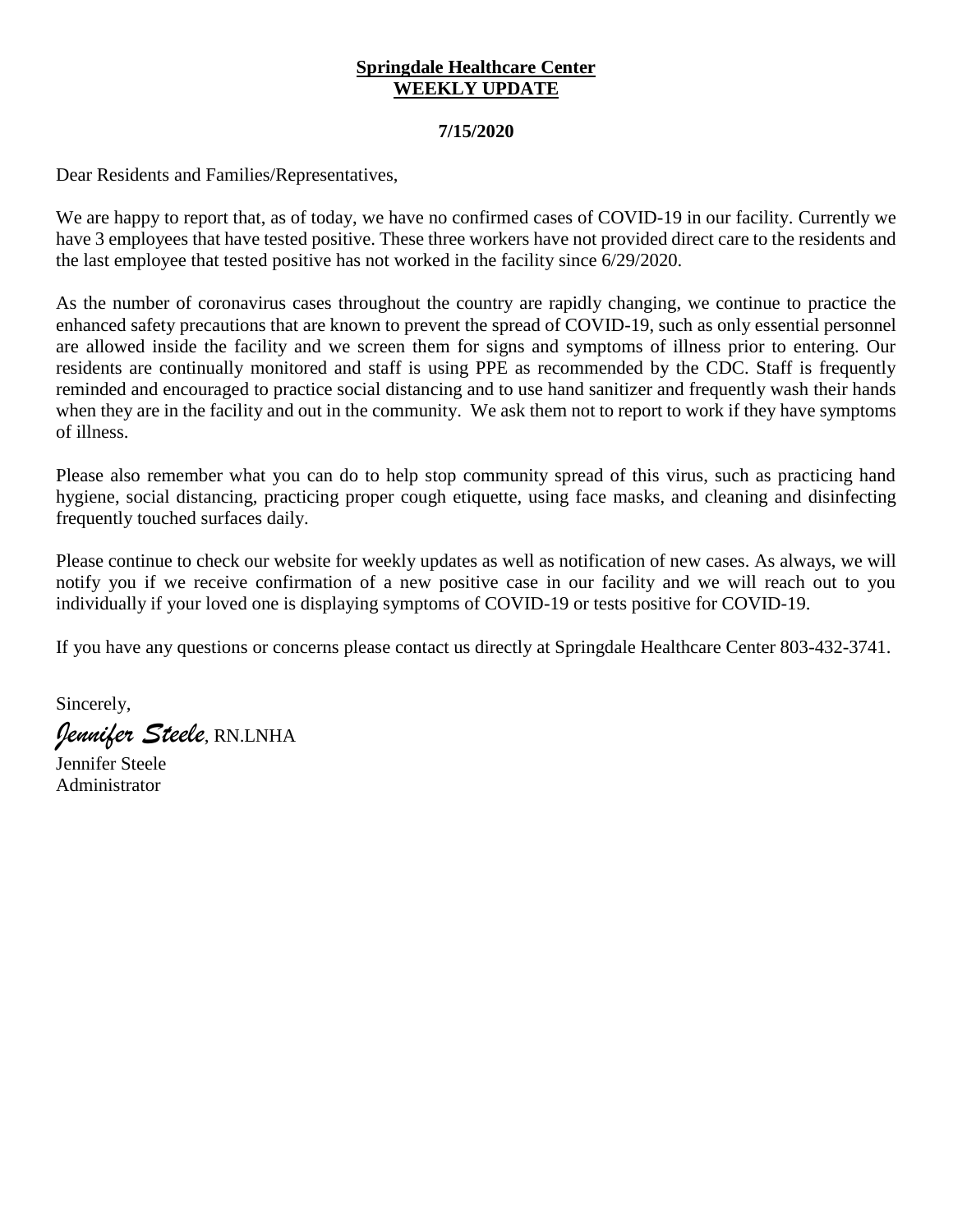#### **WEEKLY UPDATE**

#### $7/1/2020$

Dear Residents and Families/Representatives,

Please accept this letter as Springdale Healthcare Center's weekly update to keep you informed about the status of COVID in our facility and what we are doing to keep our residents and staff safe during the ongoing coronavirus pandemic.

Currently we have had one Staff member that has tested positive due to exposure of the virus while on vacation. The employee has not been to work since 6/17/2020 and poses no threat to the facility and residents of Springdale Healthcare Center.

Our facility continues to follow the CDC and our local health department's guidance for all appropriate precautions and preventative measures to protect our residents and staff during this pandemic, including visitation recommendations. As such, and in accordance with the guidelines available to us, we are still continuing restrictions on visitation at this time.

We realize how difficult it is not to be able to see your loved ones, and we continue to closely monitor the situation in hopes that we can reopen for visitation soon. However, it is our responsibility to make sure your loved ones are as safe as possible and reopening our facility to visitors too soon could increase our residents' risk of exposure to COVID-19. As such, and for the safety and well-being of our residents, please continue to reach out to your loved ones through phone, FaceTime, letters and e-mail and feel free to contact us directly if you need assistance facilitating that communication.

As a reminder, only essential personnel are allowed inside the facility and we screen them for signs and symptoms of illness prior to entering. Our residents are continually monitored and staff is using PPE as recommended by the CDC. Staff is frequently reminded and encouraged to practice social distancing and to use hand sanitizer and frequently wash their hands when they are in the facility and out in the community. We ask them not to report to work if they have symptoms of illness.

Please continue to check our website for updates. As always, we will notify you if we receive confirmation of a new positive case in our facility and we will reach out to you individually if your loved one is displaying symptoms of COVID-19 or tests positive for COVID-19.

If you have any questions or concerns please contact us directly at Springdale Healthcare Center.

Sincerely,

Jennifer Steele

Jennifer Steele, RN,LNHA Administrator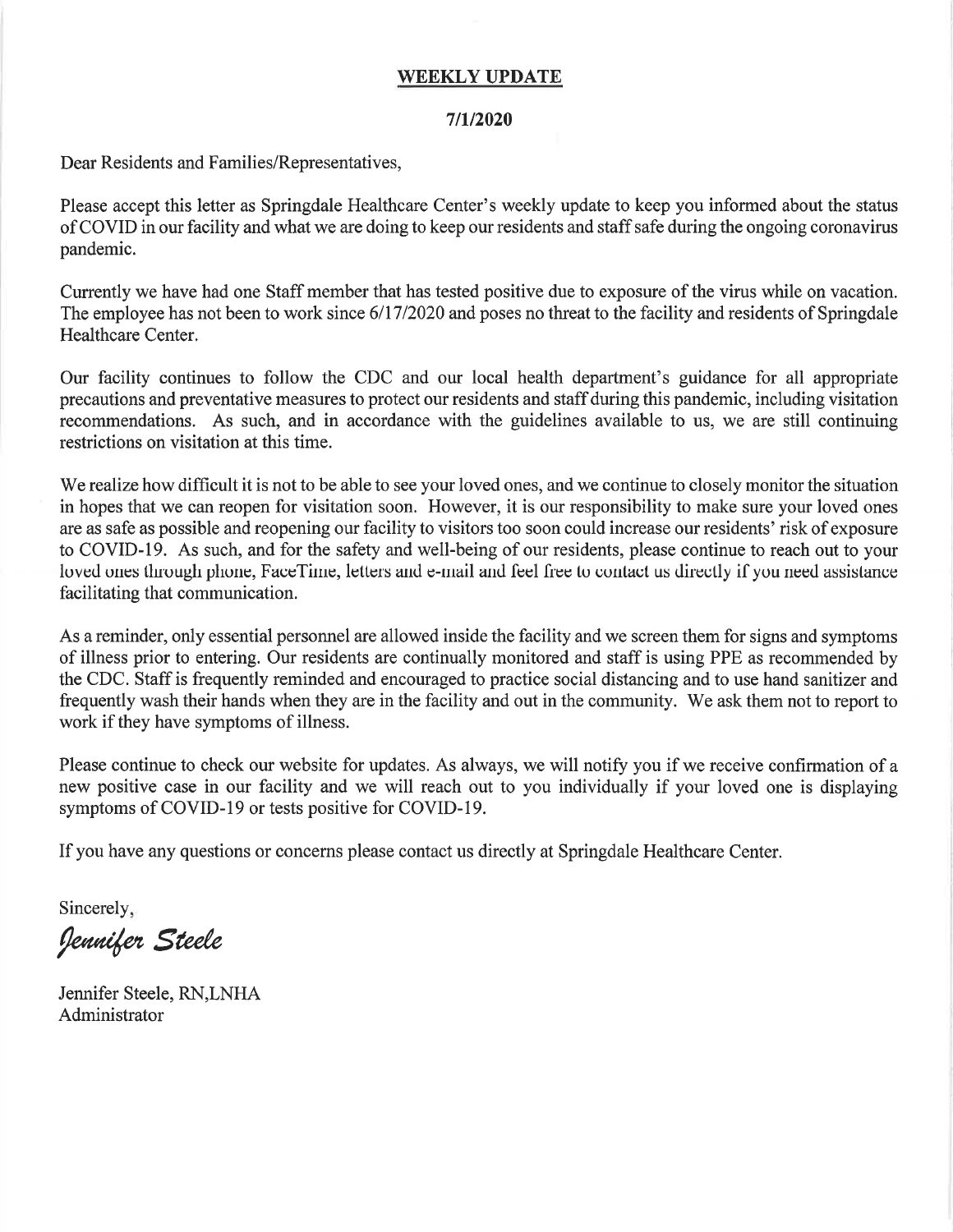## **WEEKLY UPDATE**

#### **07/22/2020**

Dear Residents and Families/Representatives,

Please accept this letter as our weekly update regarding the status of COVID-19 in our facility. We are happy to report that, as of today, we have no confirmed cases of COVID-19 in our facility. Currently we have 4 employees that have tested positive. Two of those employees have made a full recovery and are back at work. These 4 workers have not provided direct care to the residents and the last employee that tested positive has not worked in the facility since 7/5/2020.

As you might already know, the federal government announced last week that it is going to send point-of-care testing supplies for COVID-19 to all skilled nursing facilities in the country. We hope this means better access to testing and faster results for our staff and residents, but we will keep you posted as we get more information and details on this development. As always, we are working hard to keep everyone in our community safe and we will continue to practice the enhanced safety precautions that are known to prevent the spread of COVID-19, such as only essential personnel are allowed inside the facility and we screen them for signs and symptoms of illness prior to entering. Our residents are continually monitored and staff is using PPE as recommended by the CDC. Staff is frequently reminded and encouraged to practice social distancing and to use hand sanitizer and frequently wash their hands when they are in the facility and out in the community. We ask them not to report to work if they have symptoms of illness.

Please continue to check our website for weekly updates as well as notification of new cases. As always, we will notify you if we receive confirmation of a new positive case in our facility and we will reach out to you individually if your loved one is displaying symptoms of COVID-19 or tests positive for COVID-19.

If you have any questions or concerns please contact us directly at 803-432-3741.

Sincerely,

*Jennifer Steele* 

Jennifer Steele, RN,LNHA Administrator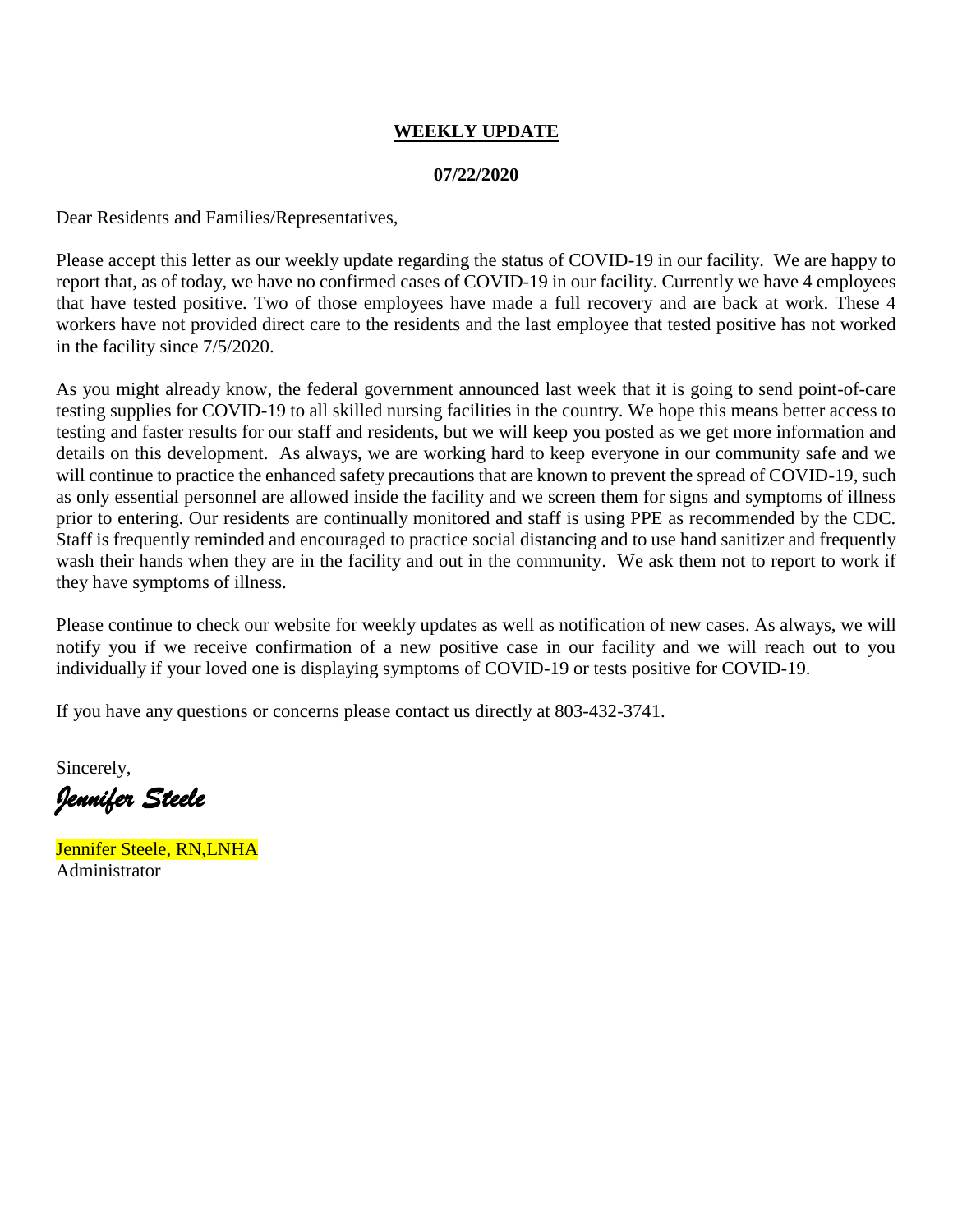# **WEEKLY UPDATE**

## **7/31/2020**

Dear Residents and Families/Representatives,

Please accept this letter as our weekly update regarding the status of COVID-19 in our facility. We are happy to report that, as of today, we have no confirmed cases of COVID-19 in our facility. Since the onset of this pandemic, no residents have tested positive for COVID-19. We have had a total of 4 employees that tested positive and 3 of them have returned to work. There have been no confirmed cases of COVID-19 since July  $2<sup>nd</sup>$ .

Please continue to check our website for weekly updates as well as notification of new cases. As always, we will notify you if we receive confirmation of a new positive case in our facility and we will reach out to you individually if your loved one is displaying symptoms of COVID-19 or tests positive for COVID-19.

If you have any questions or concerns please contact us directly at 803-432-3741.

Sincerely, Jennifer Steele

Jennifer Steele, RN. LNHA Administrator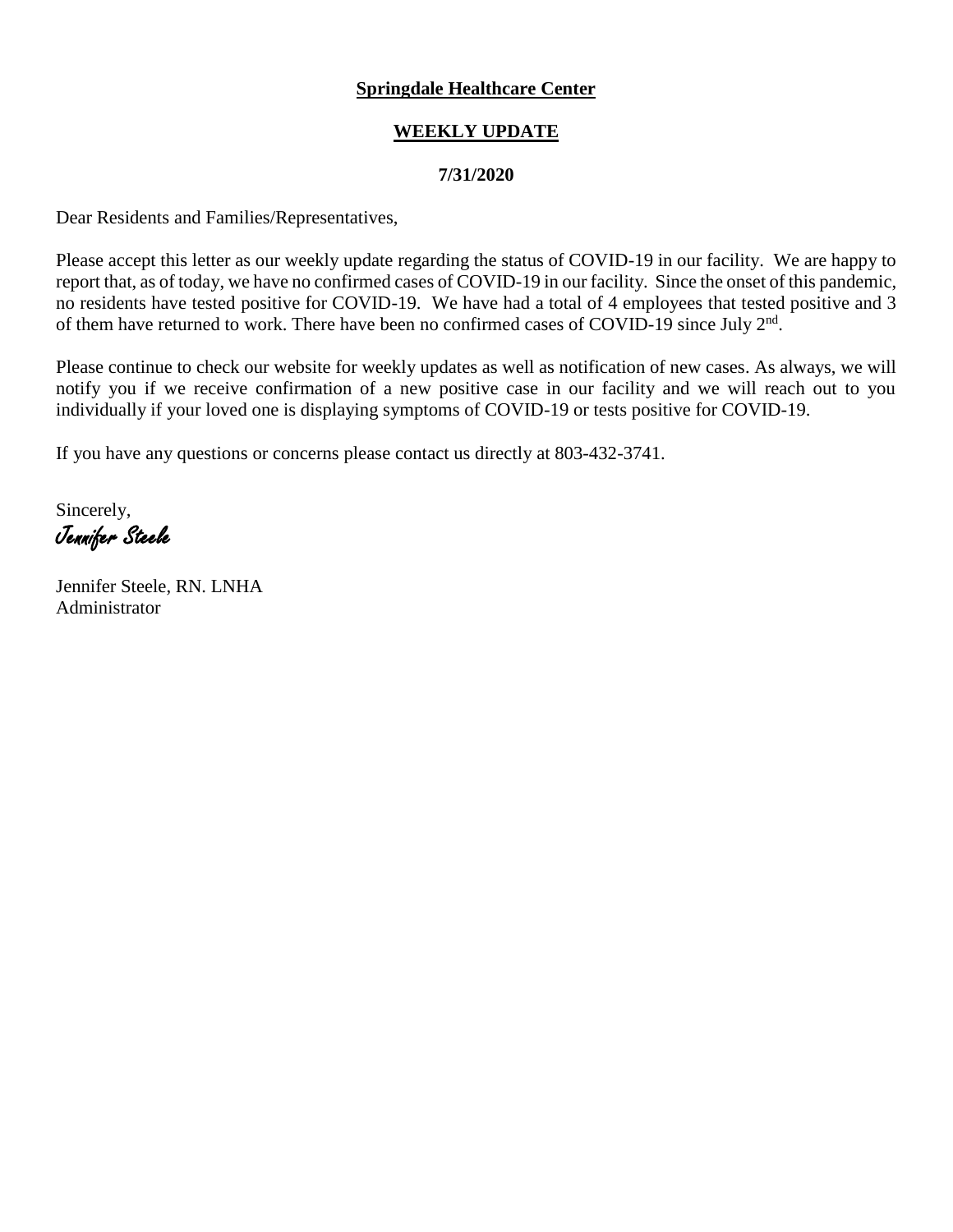## **WEEKLY UPDATE**

#### **8/12/2020**

Dear Residents and Families/Representatives,

Please accept this letter as our weekly update regarding the status of COVID-19 in our facility. Since the onset of this virus, we have had 0 residents and 6 staff members test positive for COVID-19. Our last confirmed new case 8/17/2020.

As always, we are working hard to keep everyone in our community safe and we will continue to practice the enhanced safety precautions that are known to prevent the spread of COVID-19, such as only essential personnel are allowed inside the facility and we screen them for signs and symptoms of illness prior to entering. Our residents are continually monitored and staff is using PPE as recommended by the CDC. Staff is frequently reminded and encouraged to practice social distancing and to use hand sanitizer and frequently wash their hands when they are in the facility and out in the community. We ask them not to report to work if they have symptoms of illness.

Please continue to check our website for weekly updates as well as notification of new cases. As always, we will notify you if we receive confirmation of a new positive case in our facility and we will reach out to you individually if your loved one is displaying symptoms of COVID-19 or tests positive for COVID-19.

If you have any questions or concerns please contact us directly at 803-412-3741.

Sincerely,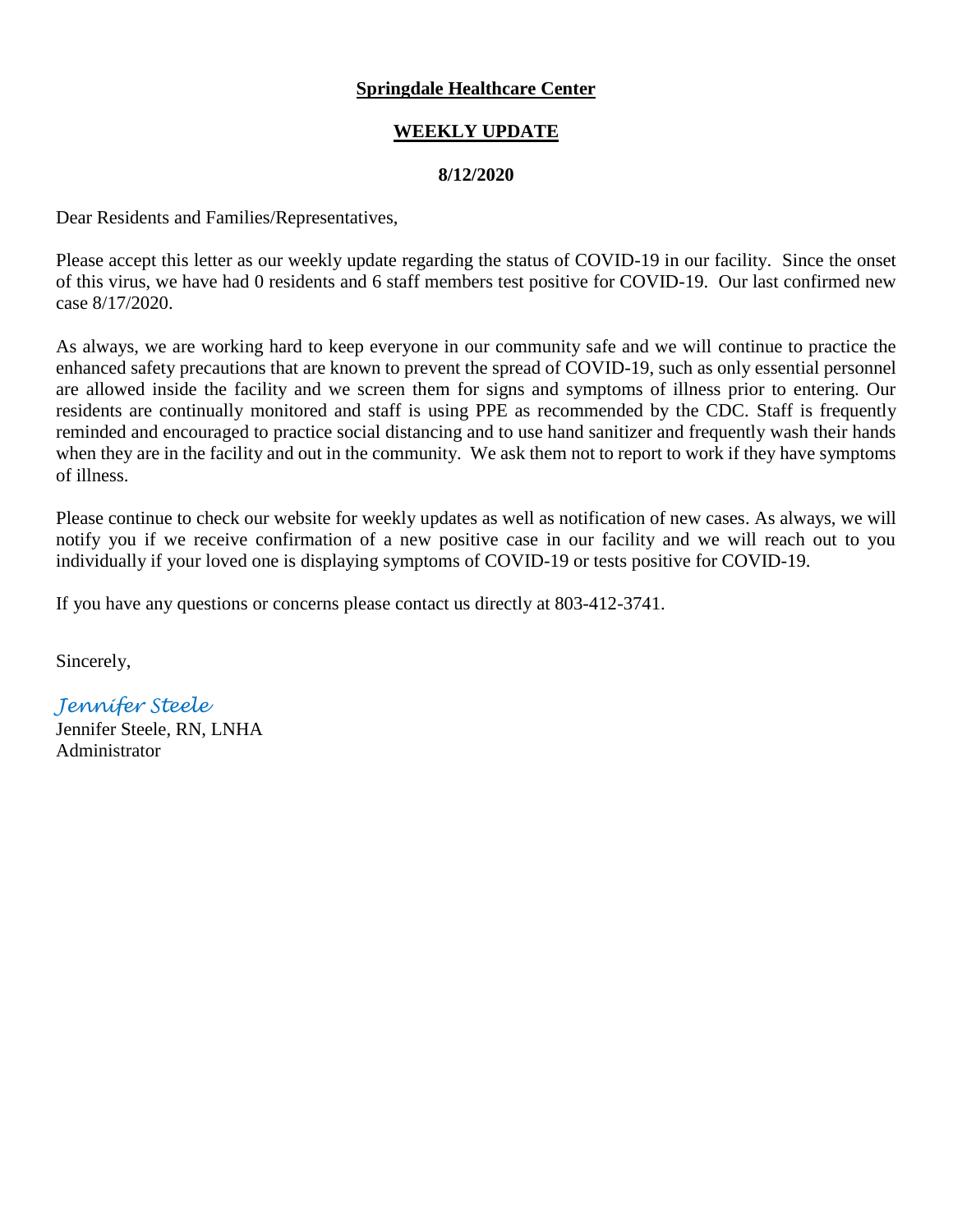## **WEEKLY UPDATE**

#### **8//5/2020**

Dear Residents and Families/Representatives,

Please accept this letter as our weekly update regarding the status of COVID-19 in our facility. Since the onset of this virus, we have had 0 residents and 5 staff members test positive for COVID-19. Our last positive test result was 7/26/2020. We are happy to report that four of our five staff members have recovered and returned to work.

As always, we are working hard to keep everyone in our community safe and we will continue to practice the enhanced safety precautions that are known to prevent the spread of COVID-19, such as only essential personnel are allowed inside the facility and we screen them for signs and symptoms of illness prior to entering. Our residents are continually monitored and staff is using PPE as recommended by the CDC. Staff is frequently reminded and encouraged to practice social distancing and to use hand sanitizer and frequently wash their hands when they are in the facility and out in the community. We ask them not to report to work if they have symptoms of illness.

Please continue to check our website for weekly updates as well as notification of new cases. As always, we will notify you if we receive confirmation of a new positive case in our facility and we will reach out to you individually if your loved one is displaying symptoms of COVID-19 or tests positive for COVID-19.

If you have any questions or concerns please contact us directly at 803-412-3741.

Sincerely,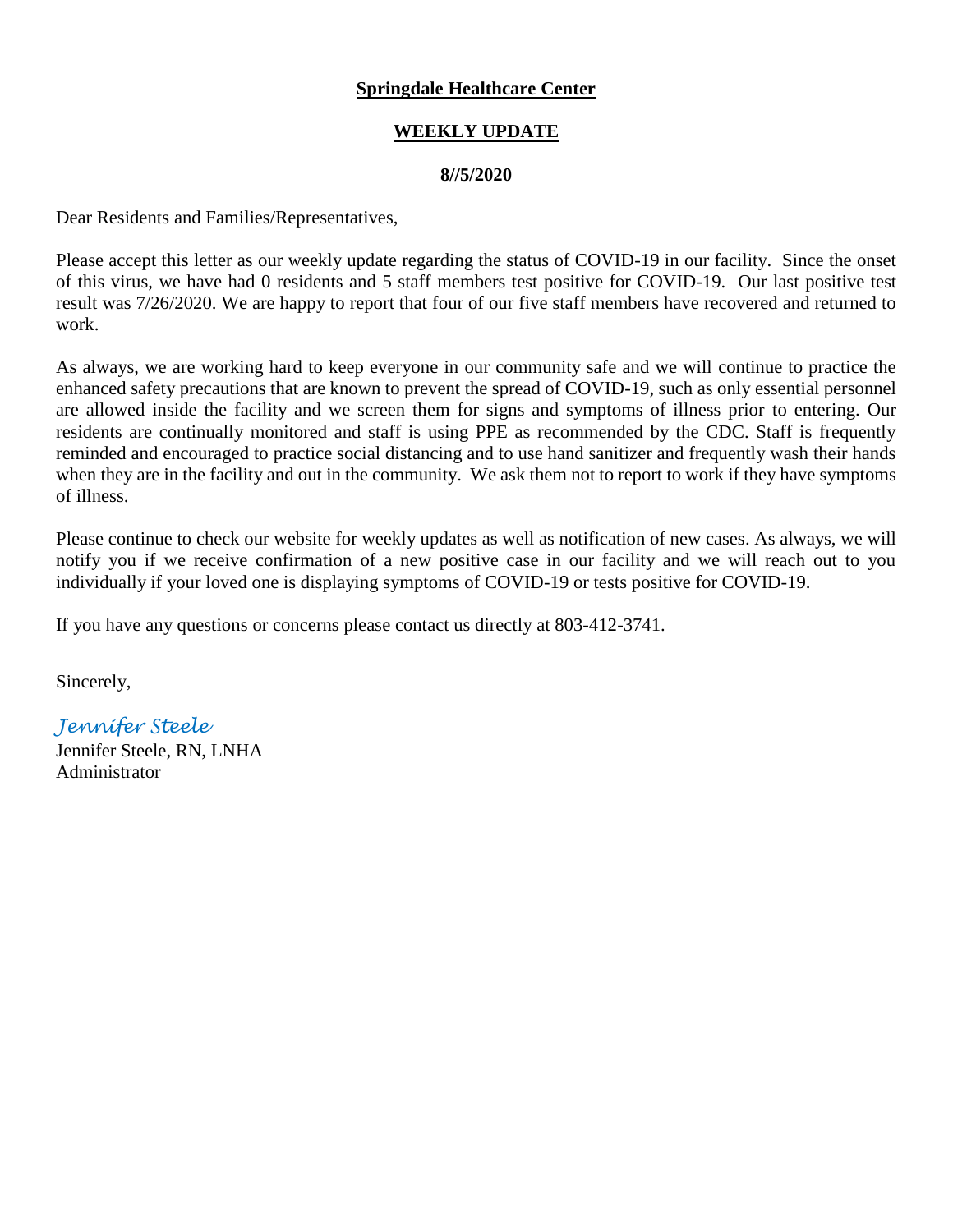## **WEEKLY UPDATE**

#### **9/16/2020**

Dear Residents and Families/Representatives,

Please accept this letter as our weekly update regarding the status of COVID-19 in our facility. Since the onset of this virus, we have had  $_0$  residents and  $_6$  staff members test positive for COVID-19. Our last Positive test result was 8/17/2020.

All of the employees who previously tested positive for COVID-19 have recovered and have returned back to work. This week we will continue with weekly routine testing of all employees per the CMS recommendations for Kershaw County. The facility will create a visitation schedule for outside family visits once the Facility has met the requirements for such visitation.

As always, we are working hard to keep everyone in our community safe and we will continue to practice the enhanced safety precautions that are known to prevent the spread of COVID-19, such as only essential personnel are allowed inside the facility and we screen them for signs and symptoms of illness prior to entering. Our residents are continually monitored and staff is using PPE as recommended by the CDC. Staff is frequently reminded and encouraged to practice social distancing and to use hand sanitizer and frequently wash their hands when they are in the facility and out in the community. We ask them not to report to work if they have symptoms of illness.

Please continue to check our website for weekly updates as well as notification of new cases. As always, we will notify you if we receive confirmation of a new positive case in our facility and we will reach out to you individually if your loved one is displaying symptoms of COVID-19 or tests positive for COVID-19.

If you have any questions or concerns please contact us directly at 803-412-3741.

Sincerely,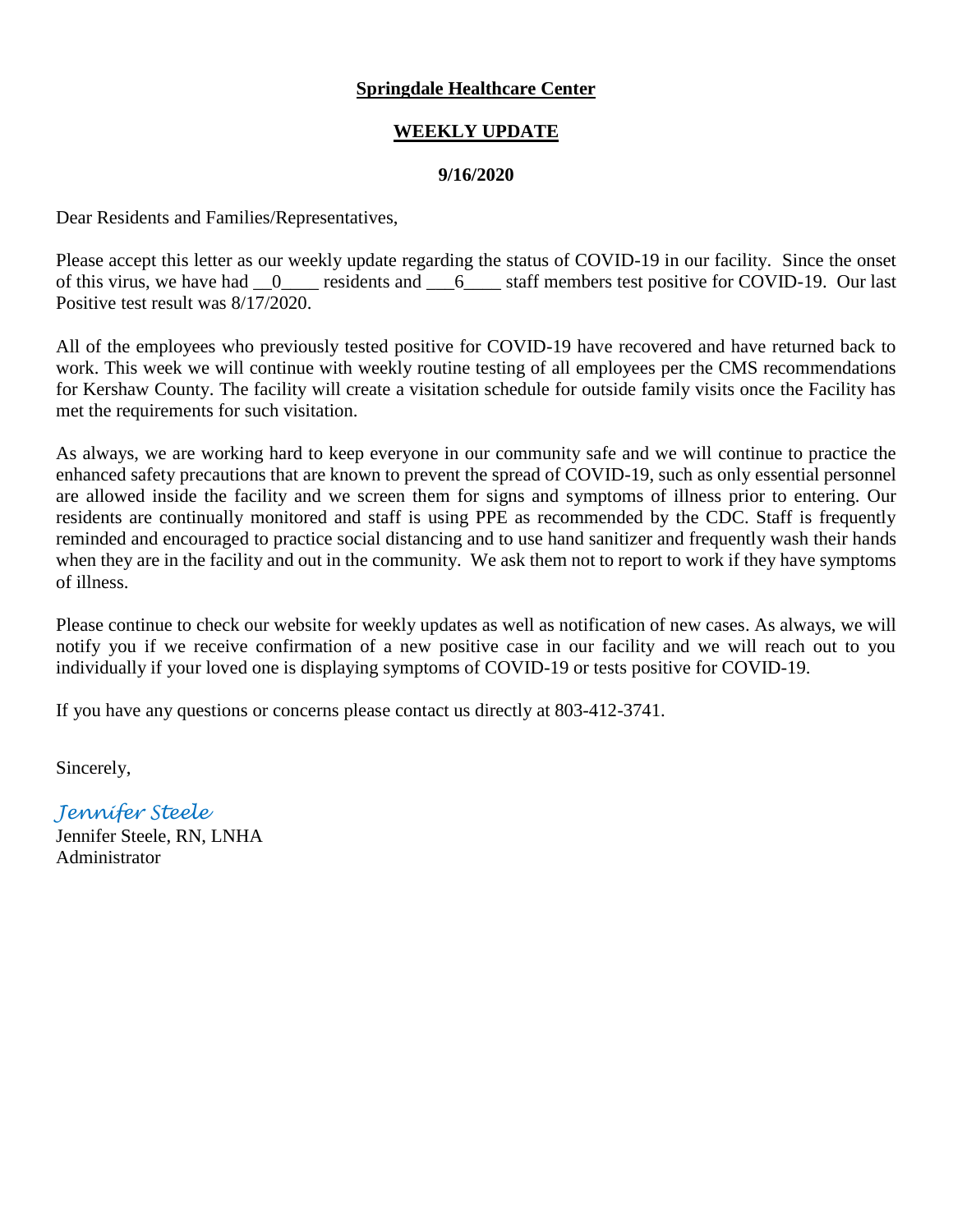#### **Springdale Healthcare Center WEEKLY UPDATE**

#### **09/23/2020**

Dear Residents and Families/Representatives,

Please accept this letter as our weekly update regarding the status of COVID-19 in our facility. We are happy to report that, as of today, we have no confirmed cases of COVID-19 in our facility. Since the onset of this virus, we have had  $\frac{0}{\sqrt{2}}$  residents and  $\frac{6}{\sqrt{2}}$  staff members test positive for COVID-19. Our last Positive test result was 8/17/2020.

All of the employees who previously tested positive for COVID-19 have recovered and have returned back to work.

Please continue to check our website for weekly updates as well as notification of new cases. As always, we will notify you if we receive confirmation of a new positive case in our facility and we will reach out to you individually if your loved one is displaying symptoms of COVID-19 or tests positive for COVID-19.

If you have any questions or concerns please contact us directly at 803-432-3741.

Sincerely,

*Tonya Bryant* 

Tonya Bryant Administrator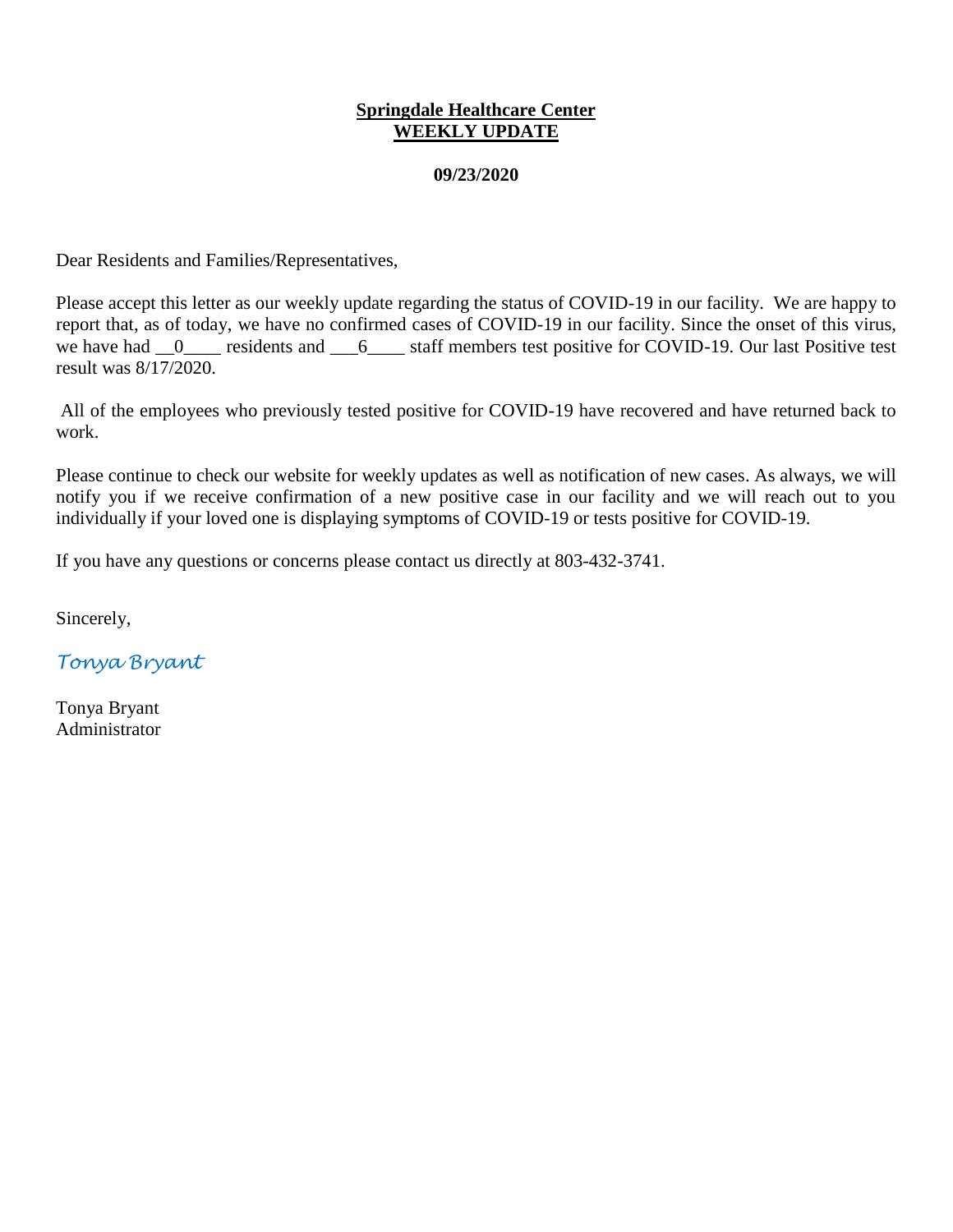## **WEEKLY UPDATE**

#### **9/3/2020**

Dear Residents and Families/Representatives,

Please accept this letter as our weekly update regarding the status of COVID-19 in our facility. Since the onset of this virus, we have had 0 residents and 6 staff members test positive for COVID-19. Our last positive test result was 8/17/2020. All of the employees who tested positive for COVID-19 have recovered and have returned back to work.

This week we will begin weekly routine testing of all Employees per the CMS recommendations for Kershaw County. The facility will create a visitation schedule for outside family visits once the Facility has met the requirements for such visitation.

As always, we are working hard to keep everyone in our community safe and we will continue to practice the enhanced safety precautions that are known to prevent the spread of COVID-19, such as only essential personnel are allowed inside the facility and we screen them for signs and symptoms of illness prior to entering. Our residents are continually monitored and staff is using PPE as recommended by the CDC. Staff is frequently reminded and encouraged to practice social distancing and to use hand sanitizer and frequently wash their hands when they are in the facility and out in the community. We ask them not to report to work if they have symptoms of illness.

Please continue to check our website for weekly updates as well as notification of new cases. As always, we will notify you if we receive confirmation of a new positive case in our facility and we will reach out to you individually if your loved one is displaying symptoms of COVID-19 or tests positive for COVID-19.

If you have any questions or concerns please contact us directly at 803-412-3741.

Sincerely,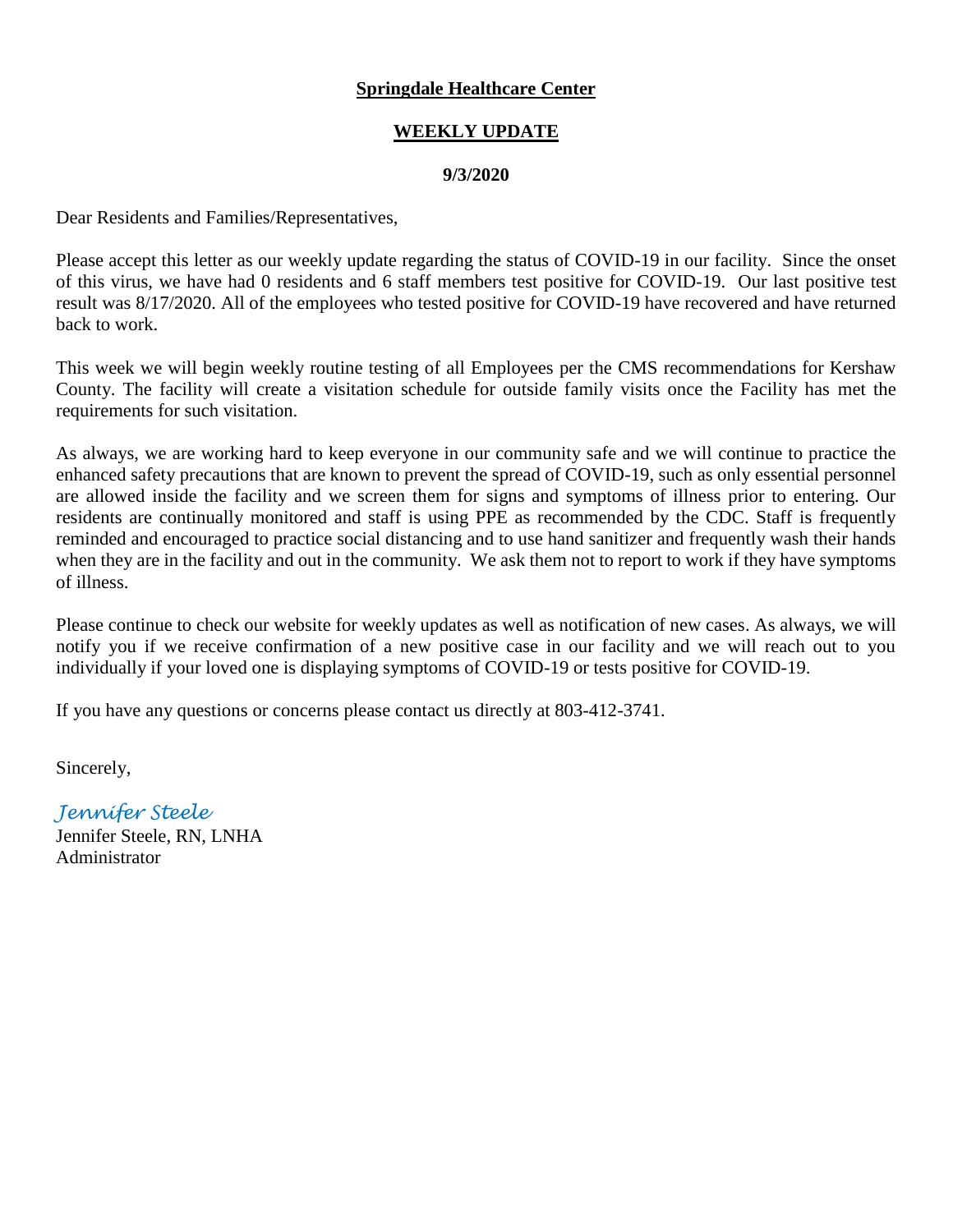#### **WEEKLY UPDATE AND NOTIFICATION OF NEW CASES**

#### **10/21/2020**

Dear Residents and Families/Representatives,

Please accept this letter as our update regarding the status of COVID-19 in our facility and notification that we received confirmation yesterday that two staff members tested positive for COVID-19. Also, since our last update on October 8<sup>th</sup>, 23 residents and 5 additional staff members tested positive for COVID-19, which brings our total number of positive cases since the onset of this virus to 25 residents and 18 staff members, 12 of whom have returned to work. The majority of the residents that tested positive are asymptomatic.

While we are disappointed in the spike in numbers recently, we are working hard to keep everyone in our community safe and we will continue to practice the enhanced safety precautions that are known to prevent the spread of COVID-19, such as only essential personnel are allowed inside the facility and we screen them for signs and symptoms of illness prior to entering. Our residents are continually monitored and staff is using PPE as recommended by the CDC. Staff is frequently reminded and encouraged to practice social distancing and to use hand sanitizer and frequently wash their hands when they are in the facility and out in the community. We ask them not to report to work if they have symptoms of illness.

Please continue to check our website for weekly updates as well as notification of new cases. As always, we will notify you if we receive confirmation of a new positive case in our facility and we will reach out to you individually if your loved one is displaying symptoms of COVID-19 or tests positive for COVID-19.

If you have any questions or concerns please contact us directly at 803-427-7140

Sincerely,

*Yvonne Washburn*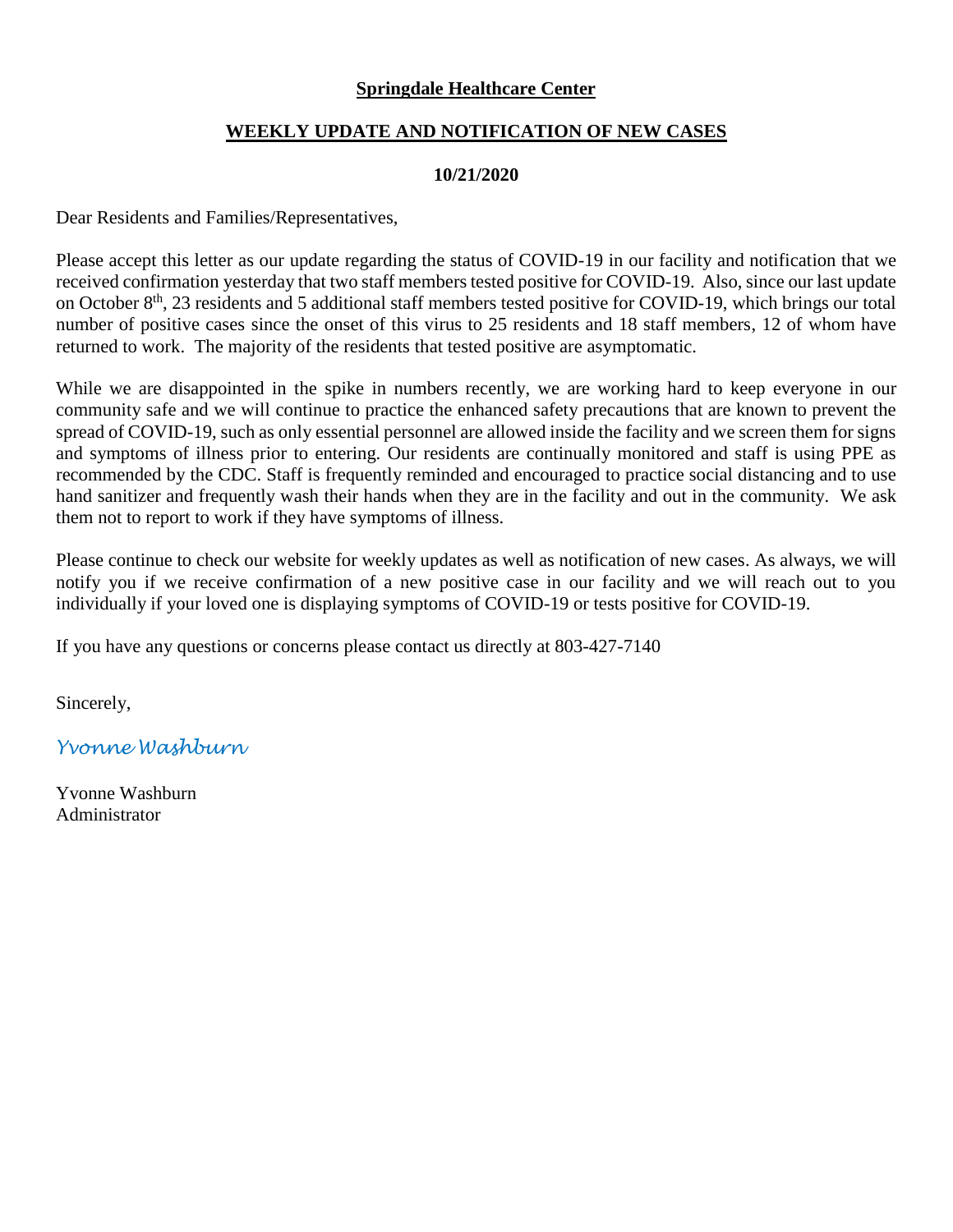# **COVID-19 NOTIFICATION**

# **October 26, 2020**

# **Number of additional confirmed COVID-19 cases in the last 24 hours: 7**

**New onset of respiratory symptoms? YES** Have three or more residents and/or staff experienced a new onset of respiratory symptoms in the last 72 hours?

Please continue to check our website for additional updates and information on what we are doing to help prevent further spread of COVID-19 in our facility.

If you have any questions or concerns about this notification, please contact us directly at 803-432-3741.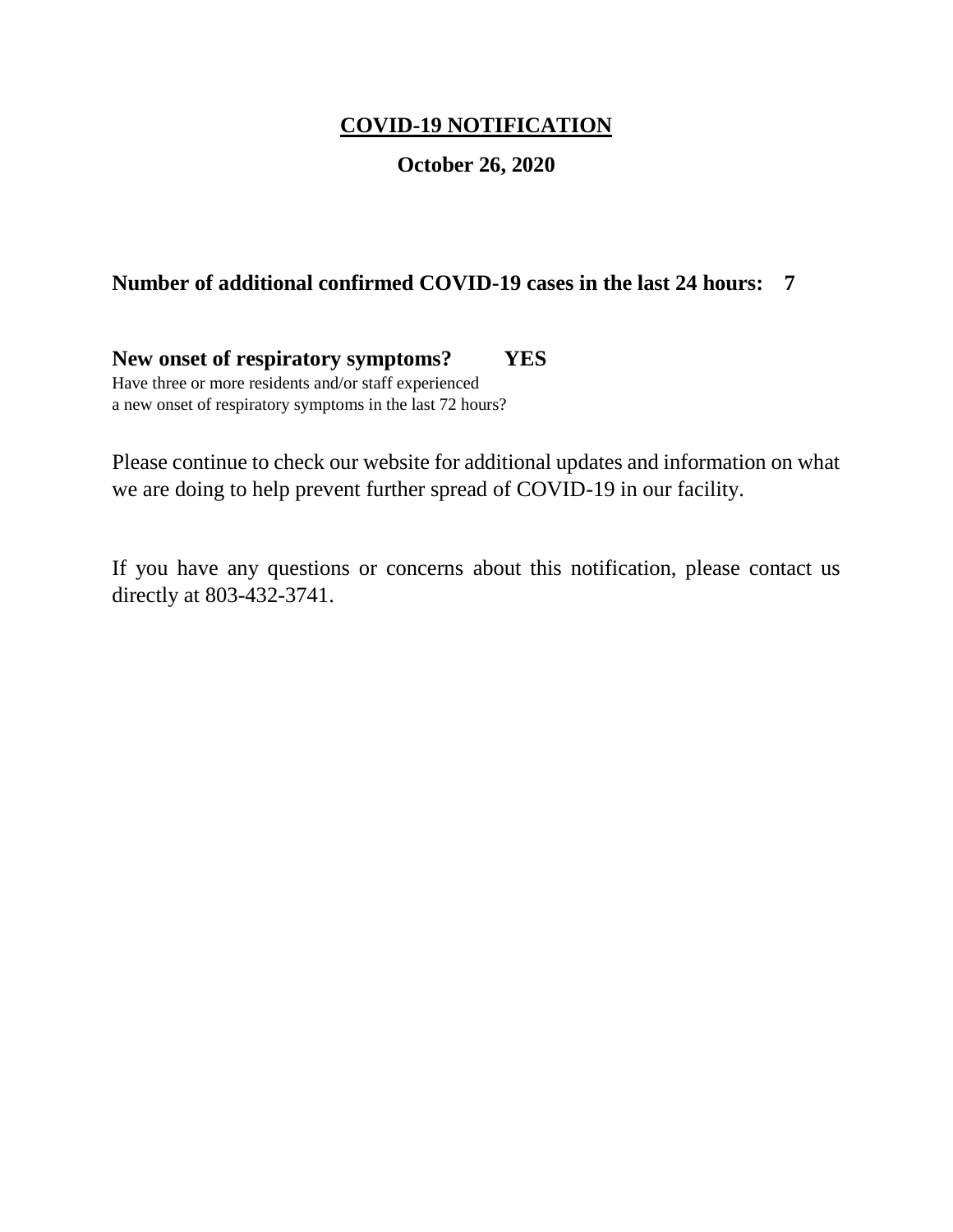# **COVID-19 NOTIFICATION**

# **October 28, 2020**

# **Number of additional confirmed COVID-19 cases in the last 24 hours: 18**

**New onset of respiratory symptoms? YES** Have three or more residents and/or staff experienced a new onset of respiratory symptoms in the last 72 hours?

Please continue to check our website for additional updates and information on what we are doing to help prevent further spread of COVID-19 in our facility.

If you have any questions or concerns about this notification, please contact us directly at 843-432-3741.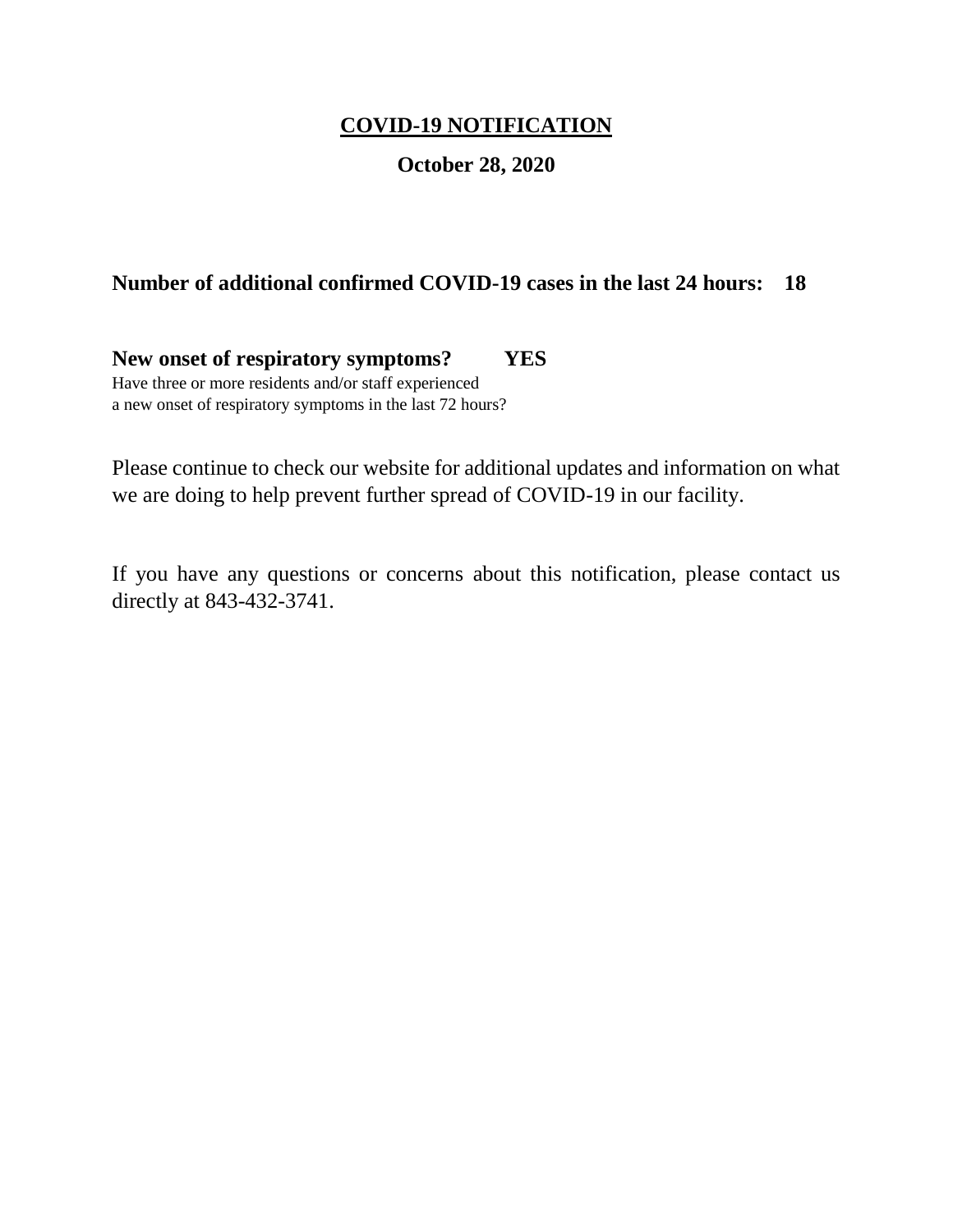## **WEEKLY UPDATE**

## **10/30/2020**

Dear Residents and Families/Representatives,

Please accept this letter as our update regarding the status of COVID-19 in our facility and notification that we received confirmation this week that twenty-five residents and ten staff members tested positive for COVID-19. This brings our total number of positive cases since the onset of this virus to 50 residents and 30 staff members; 5 residents have recovered and 13 staff members have recovered and returned to work. The majority of the residents that tested positive are asymptomatic.

While we are disappointed in the spike in numbers recently, we are working hard to keep everyone in our community safe and we will continue to practice the enhanced safety precautions that are known to prevent the spread of COVID-19, such as only essential personnel are allowed inside the facility and we screen them for signs and symptoms of illness prior to entering.

Our residents are continually monitored and staff is using PPE as recommended by the CDC. Staff is frequently reminded and encouraged to practice social distancing and to use hand sanitizer and frequently wash their hands when they are in the facility and out in the community. We ask them not to report to work if they have symptoms of illness.

Please continue to check our website for weekly updates as well as notification of new cases. As always, we will notify you if we receive confirmation of a new positive case in our facility and we will reach out to you individually if your loved one is displaying symptoms of COVID-19 or tests positive for COVID-19.

If you have any questions or concerns please contact us directly at 803-427-7140

Sincerely,

*Yvonne Washburn*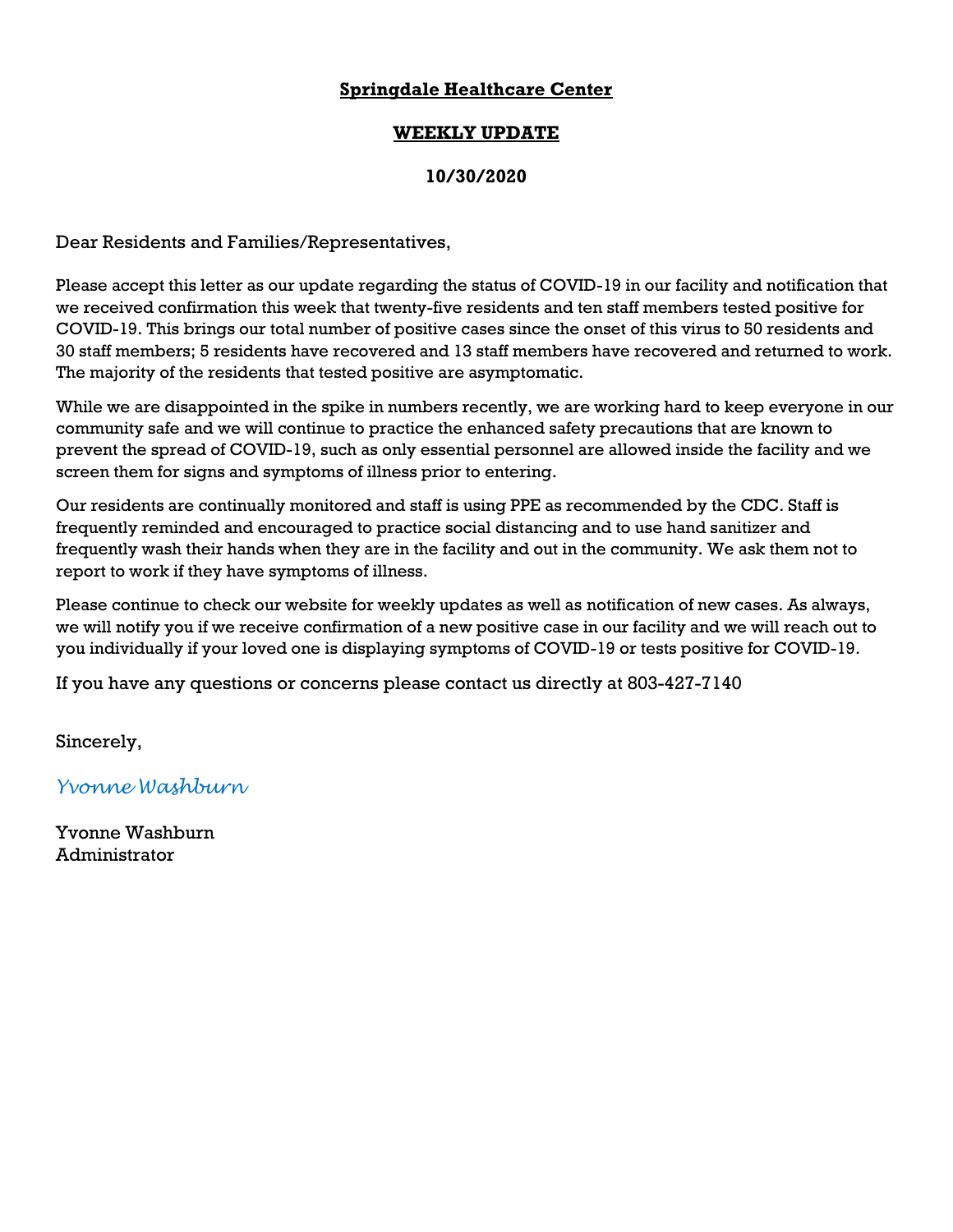# **WEEKLY UPDATE**

#### **10/06/2020**

Dear Residents and Families/Representatives,

Please accept this letter as our weekly update regarding the status of COVID-19 in our facility. Since the onset of this virus, we have had 0 residents and 11 staff members test positive for COVID-19. Last week we received confirmation that three staff members tested positive for COVID-19. We have not had any new confirmed cases since October 1<sup>st</sup>.

As you might be aware, and as we have previously communicated, CMS has distributed guidance for nursing facilities to allow visitors. While we are so excited to for you to see your loved ones and to have you back at our facility, there are many factors that determine when a facility can open up for visitors, up to and including our county's COVID-19 positivity rate, residents' health status, or if there is a COVID outbreak in the facility. Please be assured we are working hard to create visitation plans that will allow you to visit your loved ones as soon as possible, but we need to make sure the visits can be done safely. We will let you know as soon as those plans are in place.

As always, we are working hard to keep everyone in our community safe and we will continue to practice the enhanced safety precautions that are known to prevent the spread of COVID-19, such as only essential personnel are allowed inside the facility and we screen them for signs and symptoms of illness prior to entering. Our residents are continually monitored and staff is using PPE as recommended by the CDC. Staff is frequently reminded and encouraged to practice social distancing and to use hand sanitizer and frequently wash their hands when they are in the facility and out in the community. We ask them not to report to work if they have symptoms of illness.

Please continue to check our website for weekly updates as well as notification of new cases. As always, we will notify you if we receive confirmation of a new positive case in our facility and we will reach out to you individually if your loved one is displaying symptoms of COVID-19 or tests positive for COVID-19.

If you have any questions or concerns please contact us directly at 803-427-7140.

Sincerely,

*Tonya Bryant*

Tonya Bryant Administrator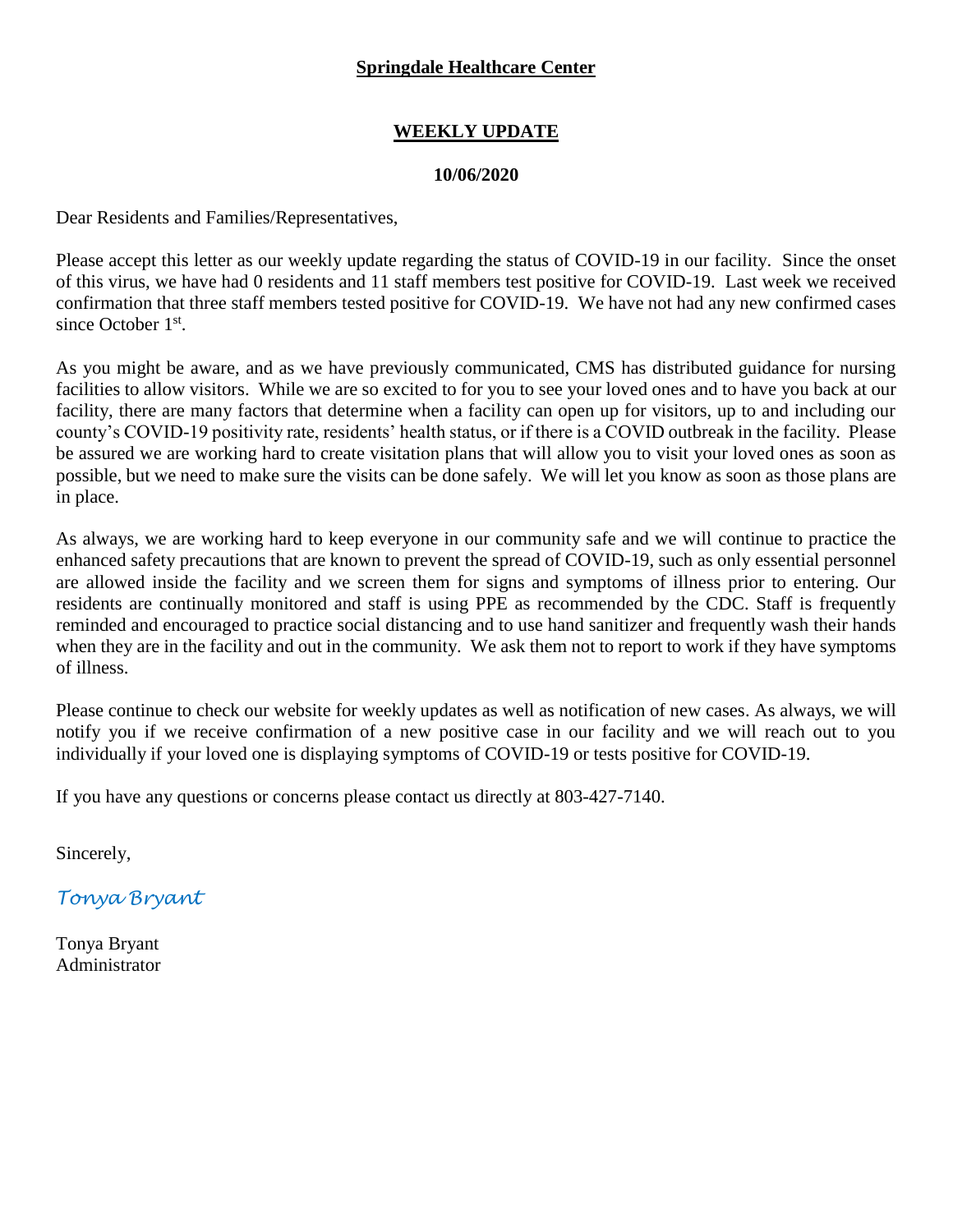## **WEEKLY UPDATE**

#### **10/08/2020**

Dear Residents and Families/Representatives,

Please accept this letter as our weekly update regarding the status of COVID-19 in our facility. Since the onset of this virus, we have had 2 residents and 11 staff members test positive for COVID-19. This week we have received confirmation that two residents tested positive for COVID-19. We have not had any new confirmed cases since October 6, 2020

As always, we are working hard to keep everyone in our community safe and we will continue to practice the enhanced safety precautions that are known to prevent the spread of COVID-19, such as only essential personnel are allowed inside the facility and we screen them for signs and symptoms of illness prior to entering. Our residents are continually monitored and staff is using PPE as recommended by the CDC. Staff is frequently reminded and encouraged to practice social distancing and to use hand sanitizer and frequently wash their hands when they are in the facility and out in the community. We ask them not to report to work if they have symptoms of illness.

Please continue to check our website for weekly updates as well as notification of new cases. As always, we will notify you if we receive confirmation of a new positive case in our facility and we will reach out to you individually if your loved one is displaying symptoms of COVID-19 or tests positive for COVID-19.

If you have any questions or concerns please contact us directly at 803-427-7140

Sincerely,

*Tonya Bryant*

Tonya Bryant Administrator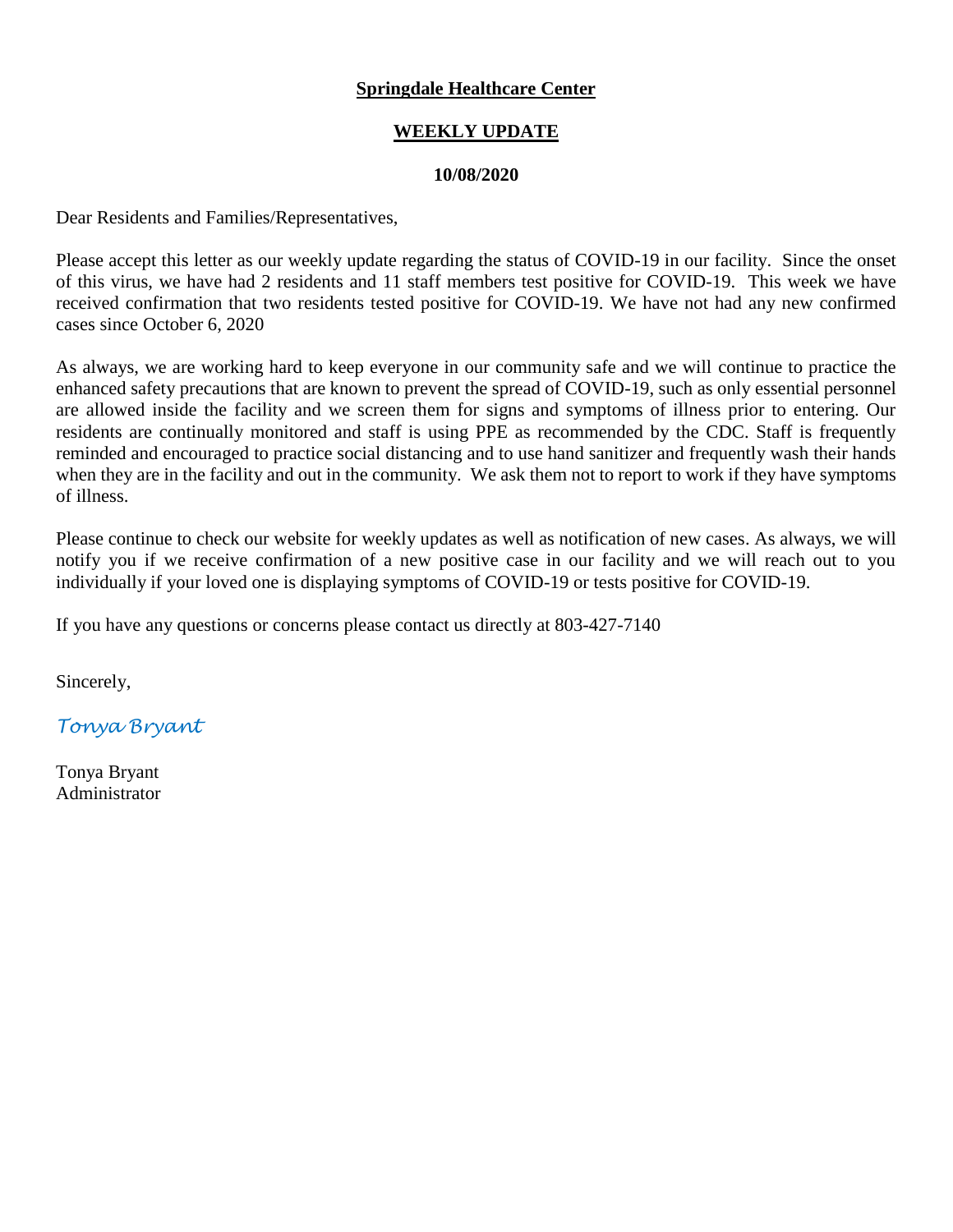# **COVID-19 NOTIFICATION**

# **November 1, 2020**

# **Number of additional confirmed COVID-19 cases in the last 24 hours: 8**

Please continue to check our website for additional updates and information on what we are doing to help prevent further spread of COVID-19 in our facility.

If you have any questions or concerns about this notification, please contact us directly at 843-432-3741.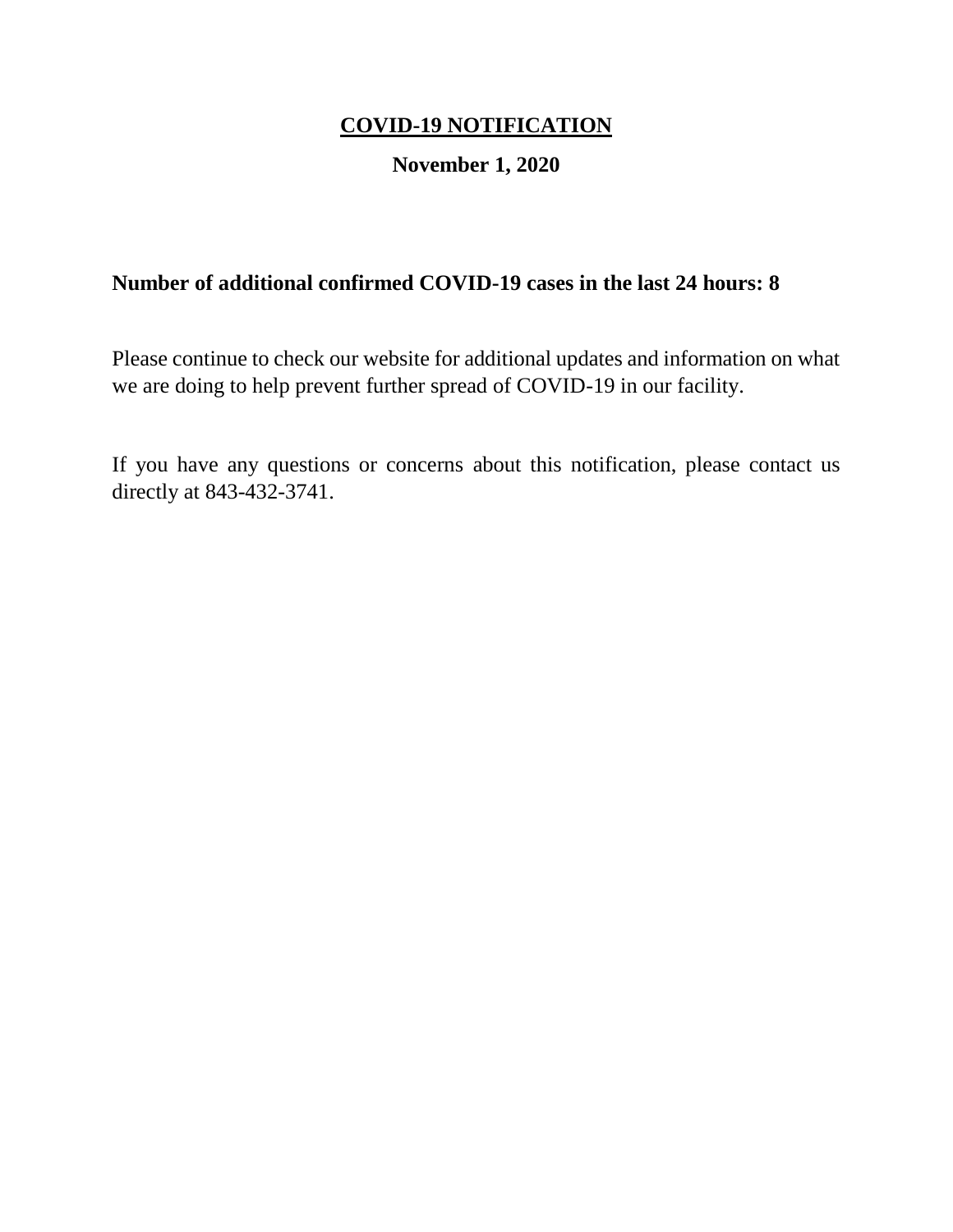#### **WEEKLY UPDATE AND NOTIFICATION OF NEW CASE**

## **11/11/2020**

Dear Residents and Families/Representatives,

Please accept this letter as our update regarding the status of COVID-19 in our facility and notification that we received confirmation this week that 0 residents and 1 staff member tested positive for COVID-19. This brings our total number of positive cases since the onset of this virus to 57 residents and 32 staff members; 27 residents have recovered and 27 staff members have recovered and returned to work. The majority of the residents that tested positive are asymptomatic.

While we are disappointed in the spike in numbers recently, we are working hard to keep everyone in our community safe and we will continue to practice the enhanced safety precautions that are known to prevent the spread of COVID-19, such as only essential personnel are allowed inside the facility and we screen them for signs and symptoms of illness prior to entering.

Our residents are continually monitored and staff is using PPE as recommended by the CDC. Staff is frequently reminded and encouraged to practice social distancing and to use hand sanitizer and frequently wash their hands when they are in the facility and out in the community. We ask them not to report to work if they have symptoms of illness.

Please continue to check our website for weekly updates as well as notification of new cases. As always, we will notify you if we receive confirmation of a new positive case in our facility and we will reach out to you individually if your loved one is displaying symptoms of COVID-19 or tests positive for COVID-19.

If you have any questions or concerns please contact us directly at 803-432-3741

Sincerely,

*Yvonne Washburn*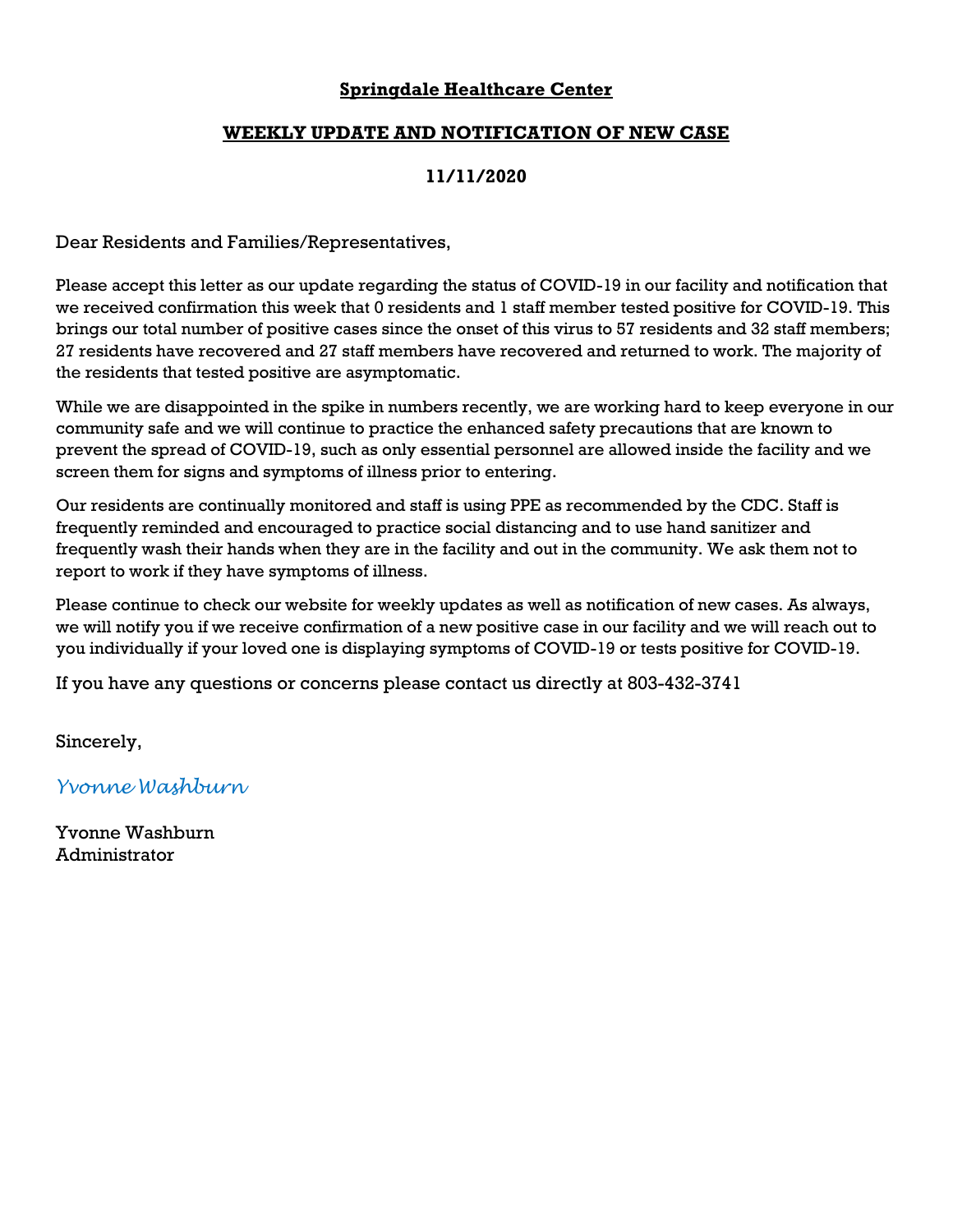#### **WEEKLY UPDATE AND NOTIFICATION OF NEW CASE**

## **11/18/2020**

Dear Residents and Families/Representatives,

Please accept this letter as our update regarding the status of COVID-19 in our facility and notification that we received confirmation this week that 0 residents and 0 staff member tested positive for COVID-19. This brings our total number of positive cases since the onset of this virus to 57 residents and 32 staff members; 37 residents have recovered and 28 staff members have recovered and returned to work. The majority of the residents that tested positive are asymptomatic.

We are working hard to keep everyone in our community safe and we will continue to practice the enhanced safety precautions that are known to prevent the spread of COVID-19, such as only essential personnel are allowed inside the facility and we screen them for signs and symptoms of illness prior to entering.

Our residents are continually monitored and staff is using PPE as recommended by the CDC. Staff is frequently reminded and encouraged to practice social distancing and to use hand sanitizer and frequently wash their hands when they are in the facility and out in the community. We ask them not to report to work if they have symptoms of illness.

Please continue to check our website for weekly updates as well as notification of new cases. As always, we will notify you if we receive confirmation of a new positive case in our facility and we will reach out to you individually if your loved one is displaying symptoms of COVID-19 or tests positive for COVID-19.

If you have any questions or concerns please contact us directly at 803-432-3741

Sincerely,

*Yvonne Washburn*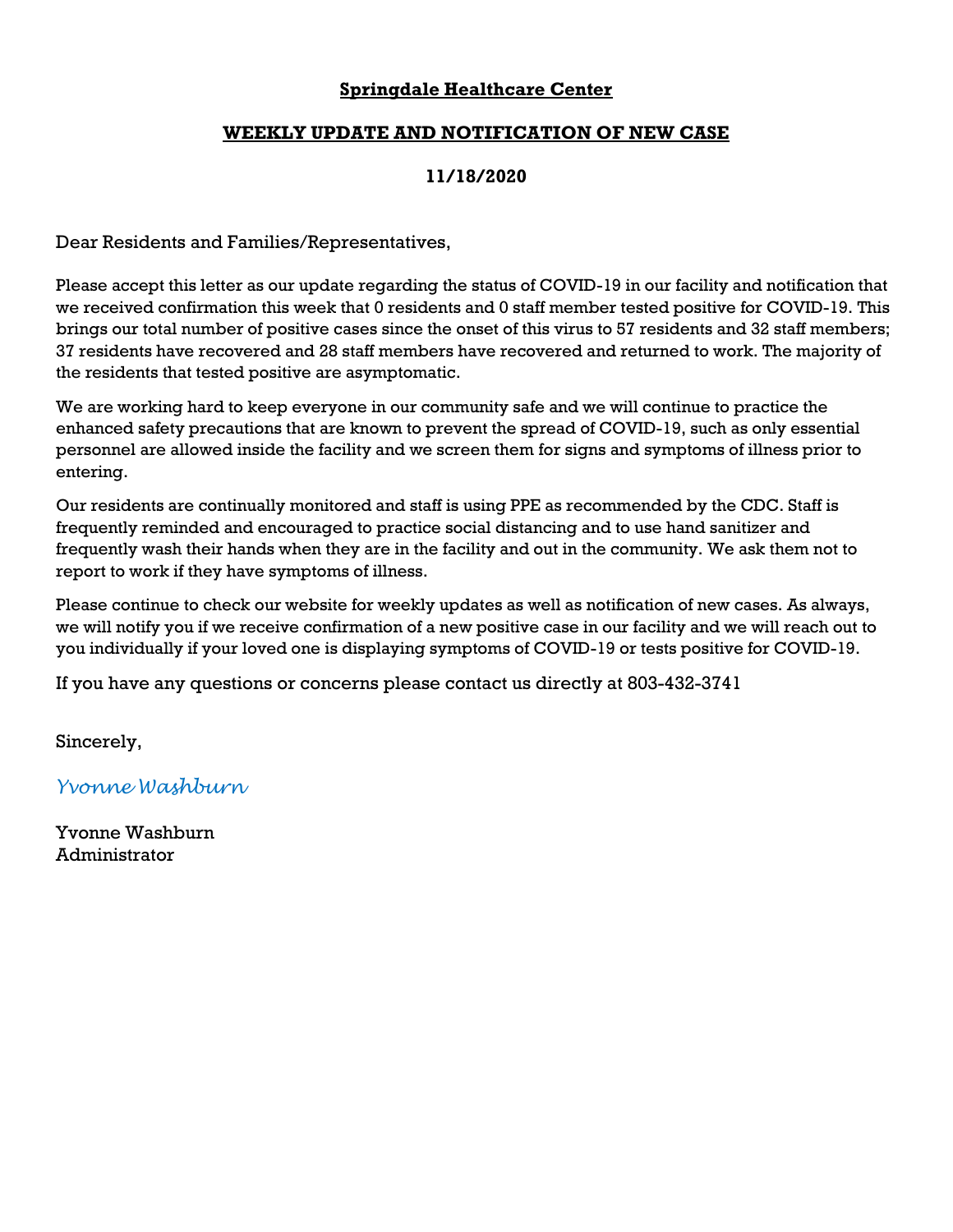## **WEEKLY UPDATE 11/25/2020**

Dear Residents and Families/Representatives,

Please accept this letter as our update regarding the status of COVID-19 in our facility. Our total number of positive cases since the onset of this virus has been 57 residents and 32 staff members.

We are working hard to keep everyone in our community safe and we will continue to practice the enhanced safety precautions that are known to prevent the spread of COVID-19, such as only essential personnel are allowed inside the facility and we screen them for signs and symptoms of illness prior to entering.

Our residents are continually monitored and staff is using PPE as recommended by the CDC. Staff is frequently reminded and encouraged to practice social distancing and to use hand sanitizer and frequently wash their hands when they are in the facility and out in the community. We ask them not to report to work if they have symptoms of illness.

Please continue to check our website for weekly updates as well as notification of new cases. As always, we will notify you if we receive confirmation of a new positive case in our facility and we will reach out to you individually if your loved one is displaying symptoms of COVID-19 or tests positive for COVID-19.

If you have any questions or concerns please contact us directly at 803-432-3741

Sincerely,

*Yvonne Washburn*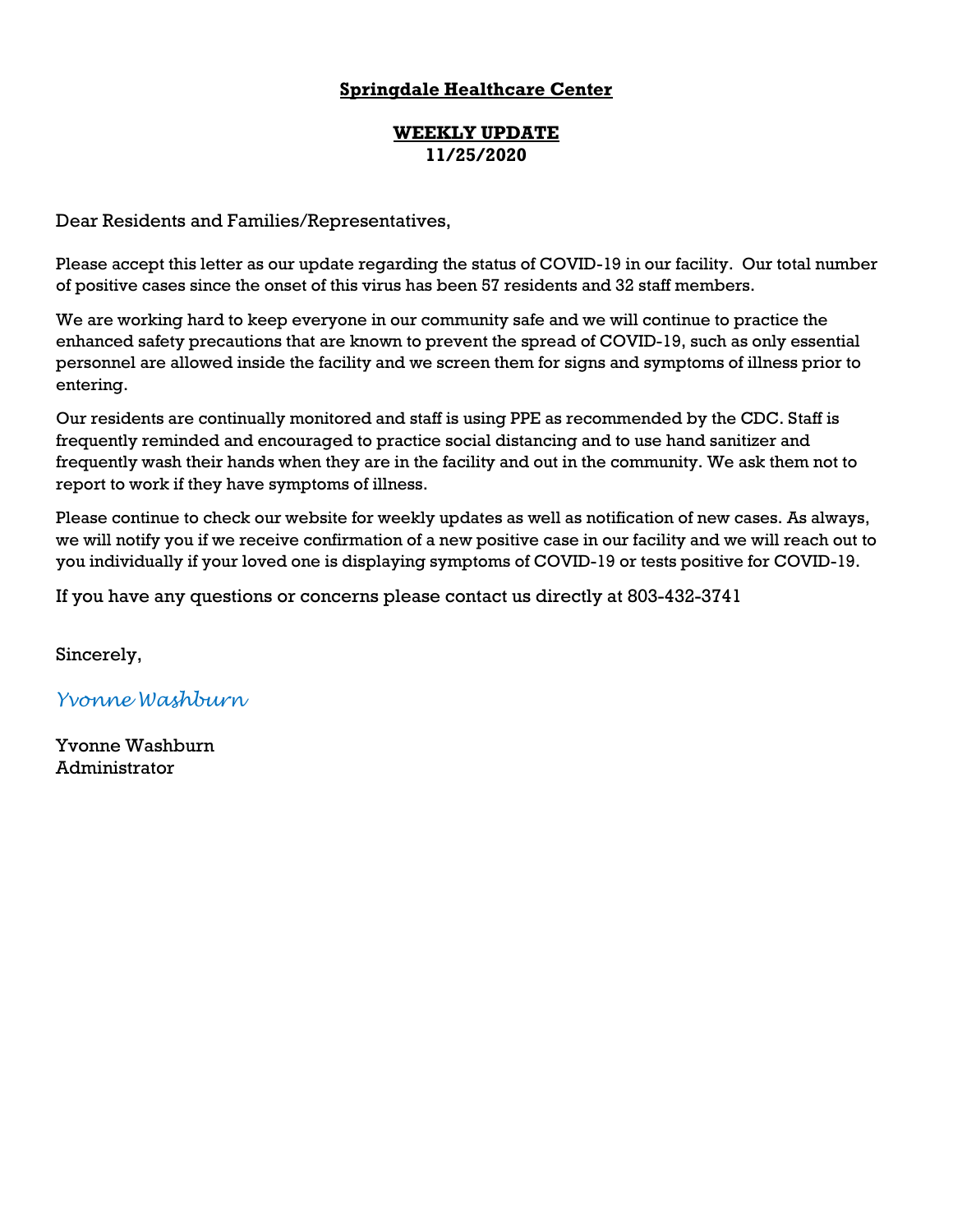# **COVID-19 NOTIFICATION**

# **November 4, 2020**

# **Number of additional confirmed COVID-19 cases in the last 24 hours: 2**

Please continue to check our website for additional updates and information on what we are doing to help prevent further spread of COVID-19 in our facility.

If you have any questions or concerns about this notification, please contact us directly at 843-432-3741.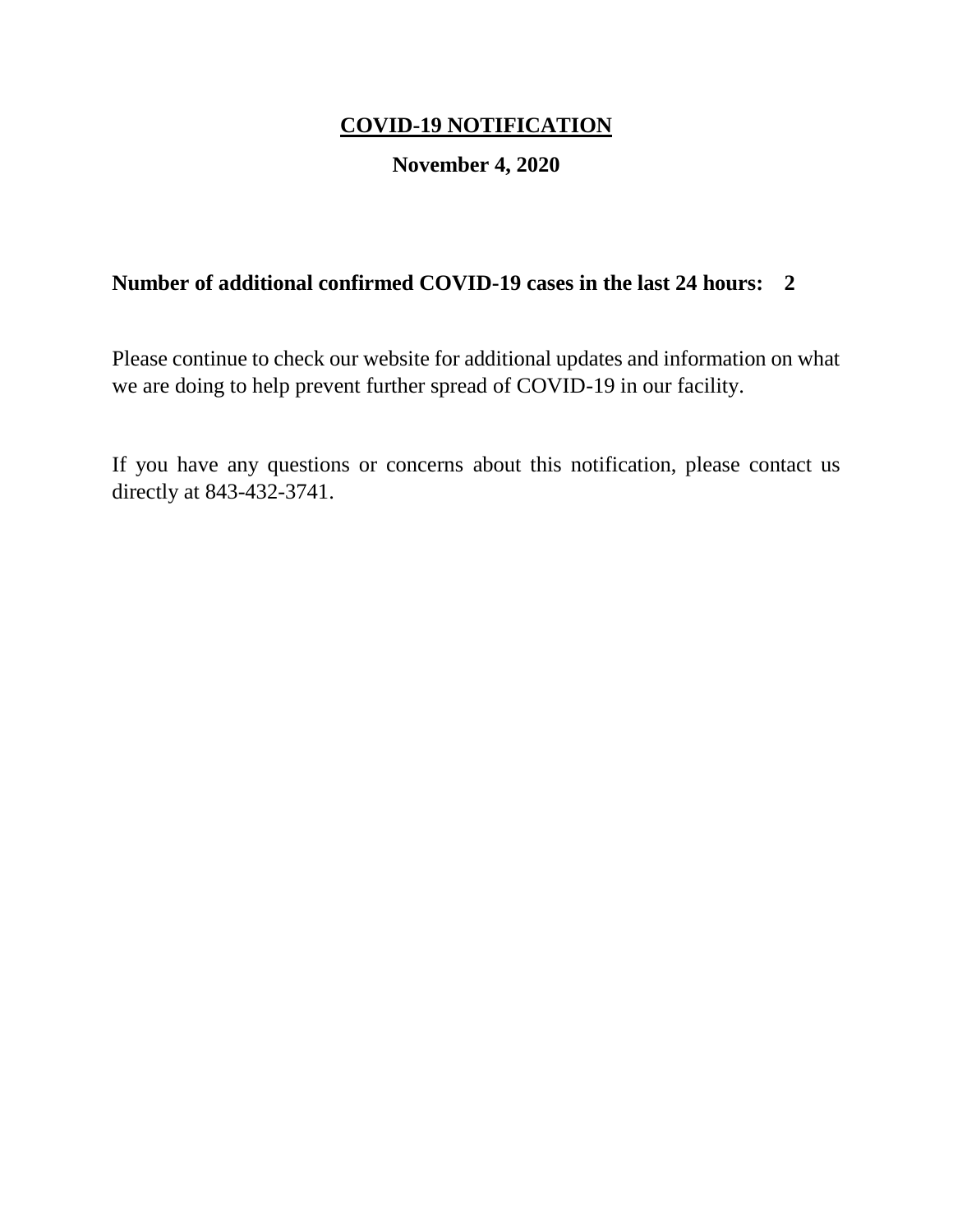## **WEEKLY UPDATE**

## **11/05/2020**

Dear Residents and Families/Representatives,

Please accept this letter as our update regarding the status of COVID-19 in our facility and notification that we received confirmation this week that twenty-five residents and ten staff members tested positive for COVID-19. This brings our total number of positive cases since the onset of this virus to 56 residents and 31 staff members; 10 residents have recovered and 19 staff members have recovered and returned to work. The majority of the residents that tested positive are asymptomatic.

While we are disappointed in the spike in numbers recently, we are working hard to keep everyone in our community safe and we will continue to practice the enhanced safety precautions that are known to prevent the spread of COVID-19, such as only essential personnel are allowed inside the facility and we screen them for signs and symptoms of illness prior to entering.

Our residents are continually monitored and staff is using PPE as recommended by the CDC. Staff is frequently reminded and encouraged to practice social distancing and to use hand sanitizer and frequently wash their hands when they are in the facility and out in the community. We ask them not to report to work if they have symptoms of illness.

Please continue to check our website for weekly updates as well as notification of new cases. As always, we will notify you if we receive confirmation of a new positive case in our facility and we will reach out to you individually if your loved one is displaying symptoms of COVID-19 or tests positive for COVID-19.

If you have any questions or concerns please contact us directly at 803-427-7140

Sincerely,

*Yvonne Washburn*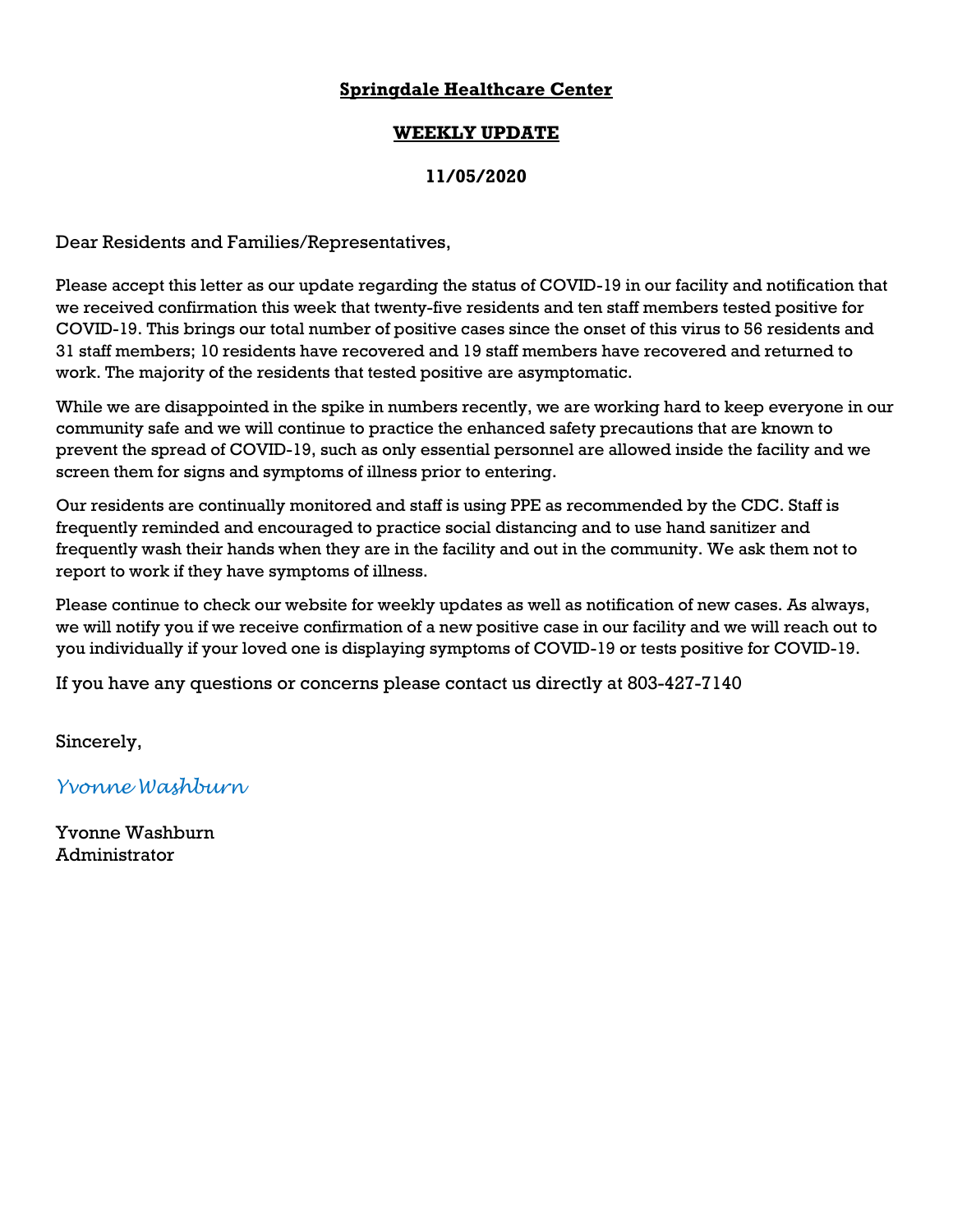#### **WEEKLY UPDATE 12/16/2020**

Dear Residents and Families/Representatives,

Please accept this letter as our update regarding the status of COVID-19 in our facility. Our total number of positive cases since the onset of this virus has been 57 residents and 33 staff members.

As you have probably heard, the CDC recently announced that healthcare workers and long-term care residents should be among the first group of people to receive the vaccine for COVID-19. We are optimistic this will help stop the spread of this virus in our community. Consents for the vaccines are currently available and while we do not have the exact dates that the vaccines will be administered, we will let you know as soon as that information is available. In the meantime, please continue to do your part in limiting the transmission of COVID-19 by wearing masks, washing your hands and keeping a safe distance from others.

We are working hard to keep everyone in our community safe and we will continue to practice the enhanced safety precautions that are known to prevent the spread of COVID-19, such as only essential personnel are allowed inside the facility and we screen them for signs and symptoms of illness prior to entering.

Our residents are continually monitored and staff is using PPE as recommended by the CDC. Staff is frequently reminded and encouraged to practice social distancing and to use hand sanitizer and frequently wash their hands when they are in the facility and out in the community. We ask them not to report to work if they have symptoms of illness.

Please continue to check our website for weekly updates as well as notification of new cases. As always, we will notify you if we receive confirmation of a new positive case in our facility and we will reach out to you individually if your loved one is displaying symptoms of COVID-19 or tests positive for COVID-19.

If you have any questions or concerns please contact us directly at 803-432-3741

Sincerely,

Yvonne Washburn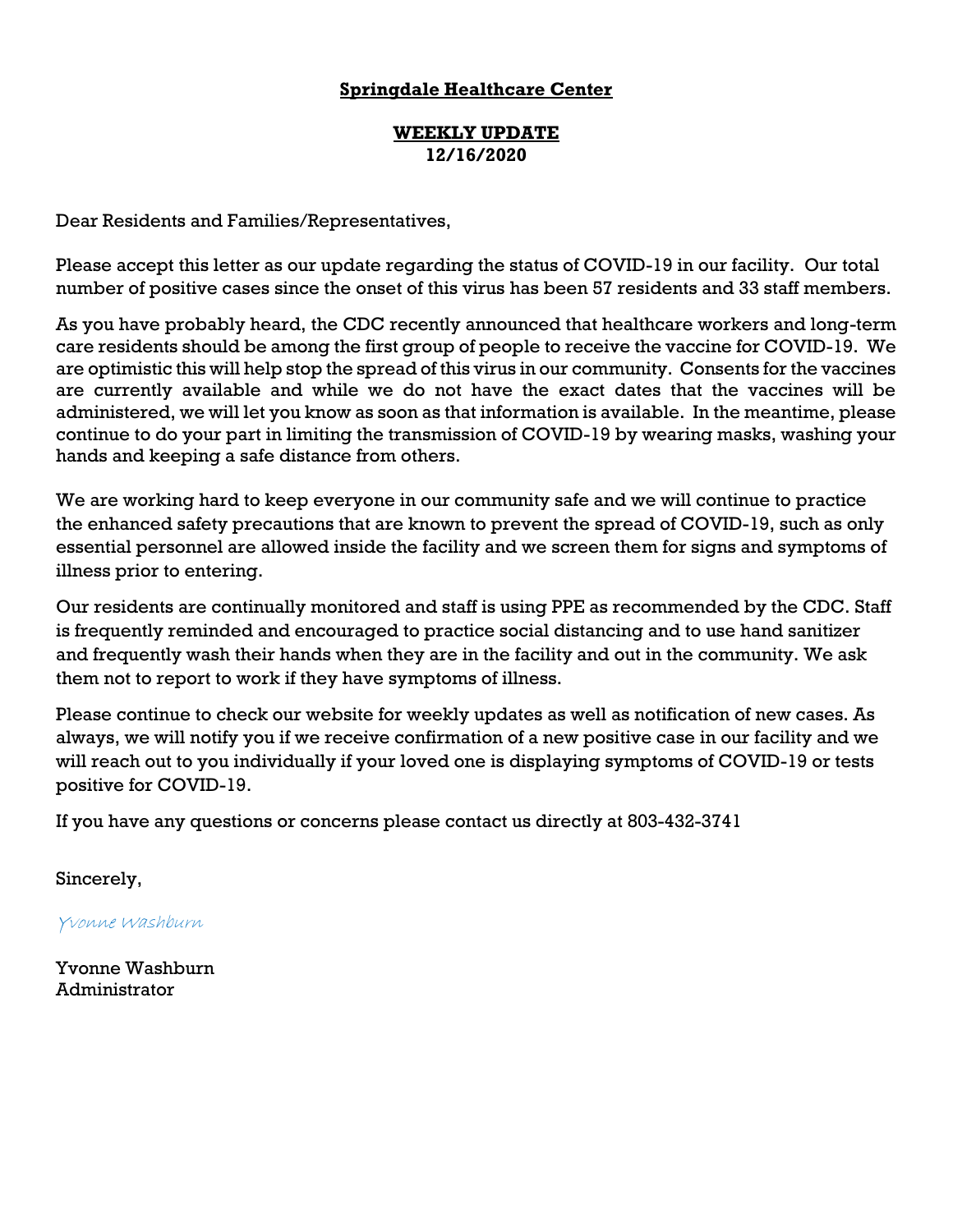### **WEEKLY UPDATE 12/02/2020**

Dear Residents and Families/Representatives,

Please accept this letter as our update regarding the status of COVID-19 in our facility. Our total number of positive cases since the onset of this virus has been 57 residents and 32 staff members.

We are working hard to keep everyone in our community safe and we will continue to practice the enhanced safety precautions that are known to prevent the spread of COVID-19, such as only essential personnel are allowed inside the facility and we screen them for signs and symptoms of illness prior to entering.

Our residents are continually monitored and staff is using PPE as recommended by the CDC. Staff is frequently reminded and encouraged to practice social distancing and to use hand sanitizer and frequently wash their hands when they are in the facility and out in the community. We ask them not to report to work if they have symptoms of illness.

Please continue to check our website for weekly updates as well as notification of new cases. As always, we will notify you if we receive confirmation of a new positive case in our facility and we will reach out to you individually if your loved one is displaying symptoms of COVID-19 or tests positive for COVID-19.

If you have any questions or concerns please contact us directly at 803-432-3741

Sincerely,

*Yvonne Washburn*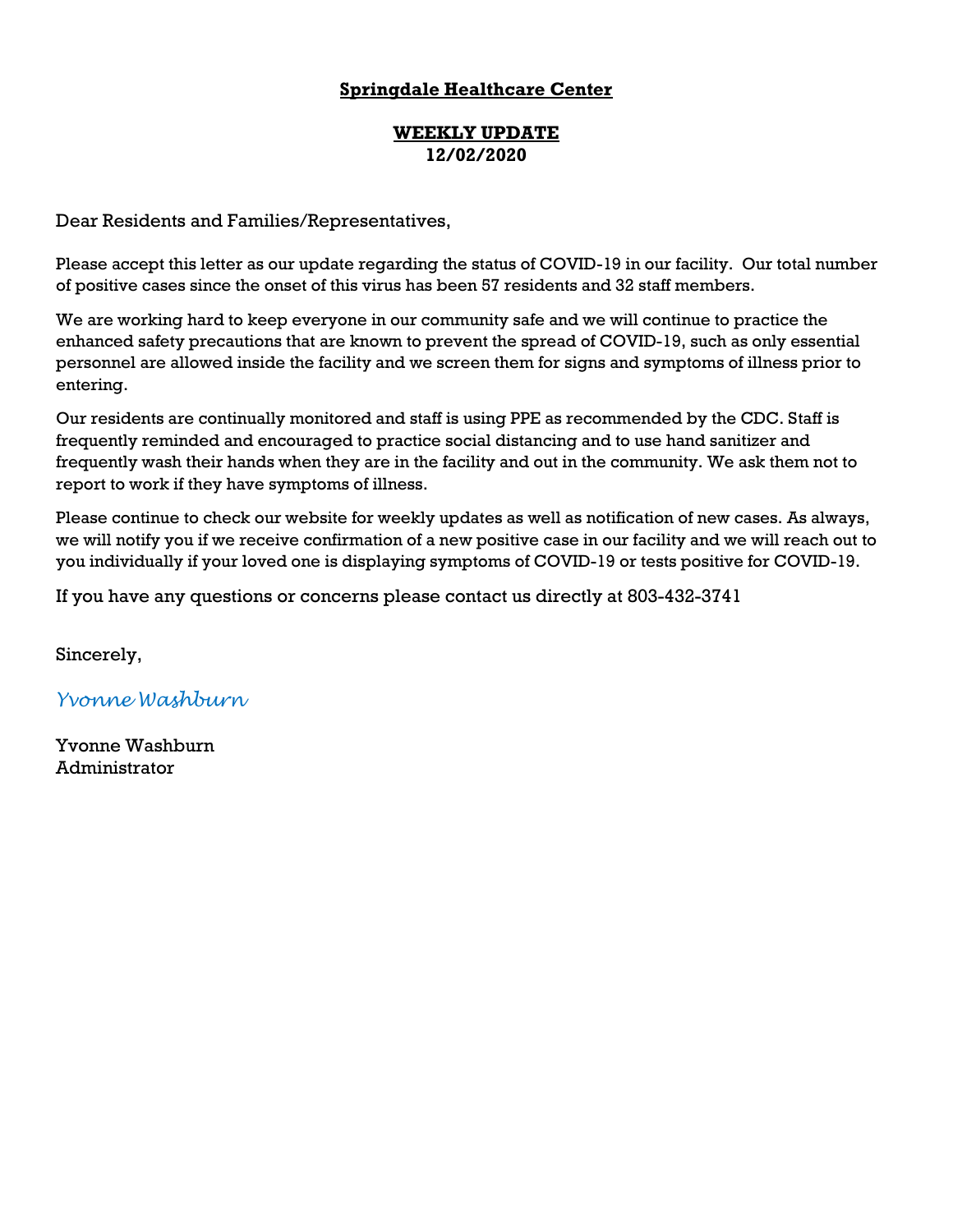#### **WEEKLY UPDATE 12/23/2020**

Dear Residents and Families/Representatives,

Please accept this letter as our update regarding the status of COVID-19 in our facility. Our total number of positive cases since the onset of this virus has been 57 residents and 33 staff members.

As you have probably heard, the CDC recently announced that healthcare workers and long-term care residents should be among the first group of people to receive the vaccine for COVID-19. We are optimistic this will help stop the spread of this virus in our community. Consents for the vaccines are currently available and while we do not have the exact dates that the vaccines will be administered, we will let you know as soon as that information is available. In the meantime, please continue to do your part in limiting the transmission of COVID-19 by wearing masks, washing your hands and keeping a safe distance from others.

We are working hard to keep everyone in our community safe and we will continue to practice the enhanced safety precautions that are known to prevent the spread of COVID-19, such as only essential personnel are allowed inside the facility and we screen them for signs and symptoms of illness prior to entering.

Our residents are continually monitored and staff is using PPE as recommended by the CDC. Staff is frequently reminded and encouraged to practice social distancing and to use hand sanitizer and frequently wash their hands when they are in the facility and out in the community. We ask them not to report to work if they have symptoms of illness.

Please continue to check our website for weekly updates as well as notification of new cases. As always, we will notify you if we receive confirmation of a new positive case in our facility and we will reach out to you individually if your loved one is displaying symptoms of COVID-19 or tests positive for COVID-19.

If you have any questions or concerns please contact us directly at 803-432-3741

Sincerely,

Yvonne Washburn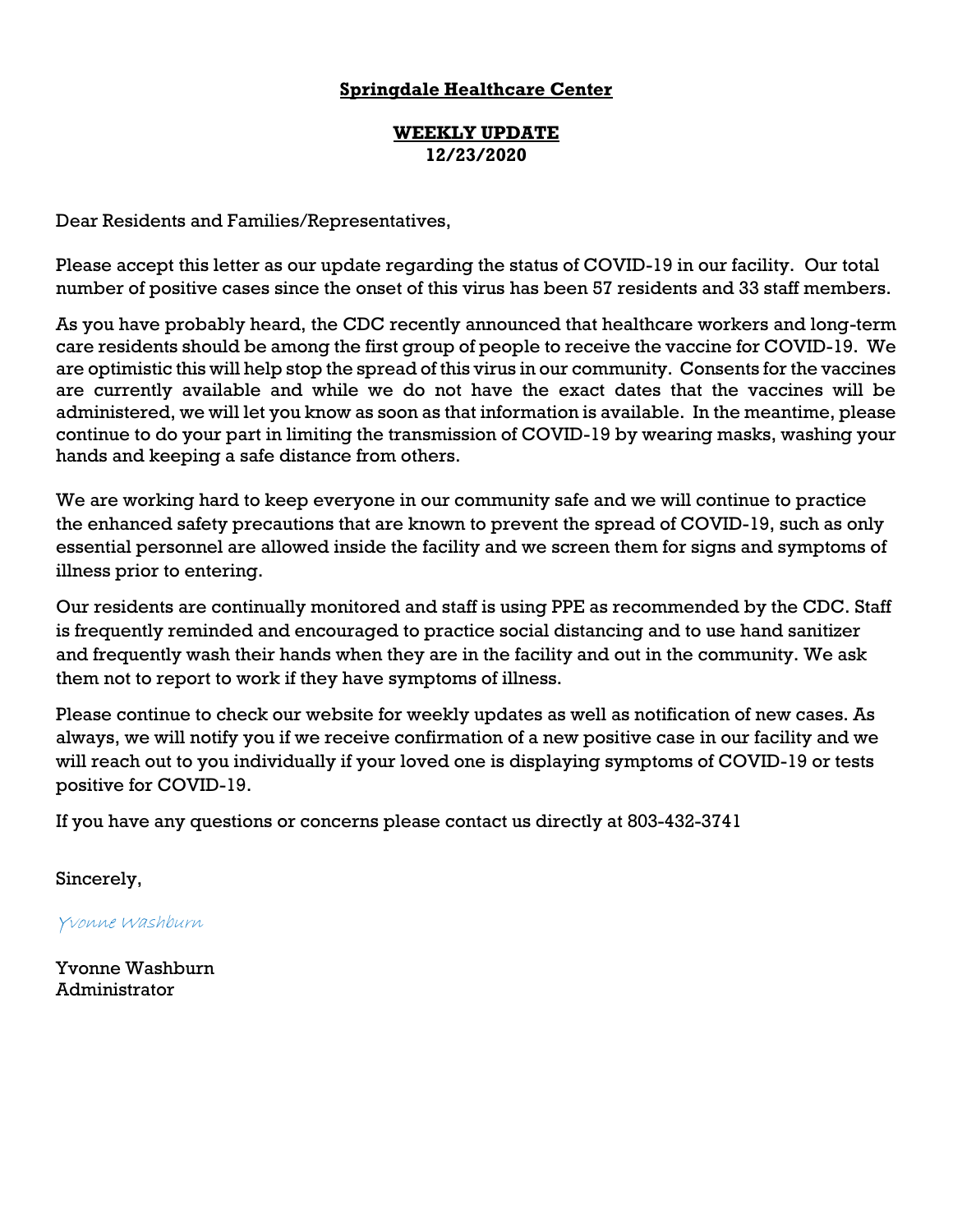#### **WEEKLY UPDATE 12/30/2020**

Dear Residents and Families/Representatives,

Please accept this letter as our update regarding the status of COVID-19 in our facility. Our total number of positive cases since the onset of this virus has been 57 residents and 34 staff members. We had 1 employee test positive this week so we must cancel our Resident Visitation for at least the next 14 days.

As you have probably heard, the CDC recently announced that healthcare workers and long-term care residents should be among the first group of people to receive the vaccine for COVID-19. We are optimistic this will help stop the spread of this virus in our community. Consents for the vaccines are currently available and while we do not have the exact dates that the vaccines will be administered, we will let you know as soon as that information is available. In the meantime, please continue to do your part in limiting the transmission of COVID-19 by wearing masks, washing your hands and keeping a safe distance from others.

We are working hard to keep everyone in our community safe and we will continue to practice the enhanced safety precautions that are known to prevent the spread of COVID-19, such as only essential personnel are allowed inside the facility and we screen them for signs and symptoms of illness prior to entering.

Our residents are continually monitored and staff is using PPE as recommended by the CDC. Staff is frequently reminded and encouraged to practice social distancing and to use hand sanitizer and frequently wash their hands when they are in the facility and out in the community. We ask them not to report to work if they have symptoms of illness.

Please continue to check our website for weekly updates as well as notification of new cases. As always, we will notify you if we receive confirmation of a new positive case in our facility and we will reach out to you individually if your loved one is displaying symptoms of COVID-19 or tests positive for COVID-19.

If you have any questions or concerns please contact us directly at 803-432-3741

Sincerely,

Yvonne Washburn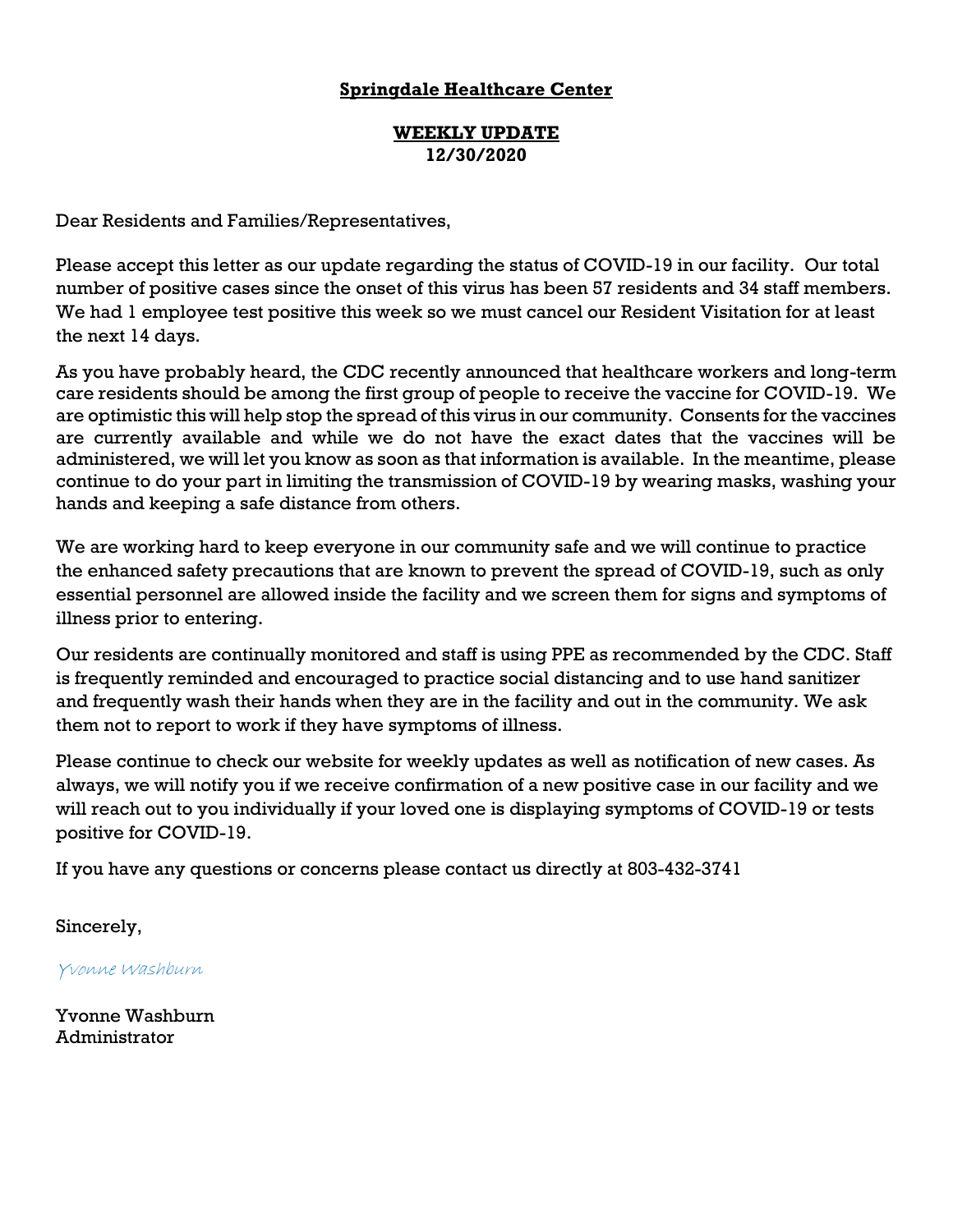#### **WEEKLY UPDATE 12/09/2020**

#### Dear Residents and Families/Representatives,

Please accept this letter as our update regarding the status of COVID-19 in our facility. Our total number of positive cases since the onset of this virus has been 57 residents and 32 staff members.

As you have probably heard, the CDC recently announced that healthcare workers and long-term care residents should be among the first group of people to receive the vaccine for COVID-19. We are optimistic this will help stop the spread of this virus in our community. Consents for the vaccines are currently available and while we do not have the exact dates that the vaccines will be administered, we will let you know as soon as that information is available. In the meantime, please continue to do your part in limiting the transmission of COVID-19 by wearing masks, washing your hands and keeping a safe distance from others.

We are working hard to keep everyone in our community safe and we will continue to practice the enhanced safety precautions that are known to prevent the spread of COVID-19, such as only essential personnel are allowed inside the facility and we screen them for signs and symptoms of illness prior to entering.

Our residents are continually monitored and staff is using PPE as recommended by the CDC. Staff is frequently reminded and encouraged to practice social distancing and to use hand sanitizer and frequently wash their hands when they are in the facility and out in the community. We ask them not to report to work if they have symptoms of illness.

Please continue to check our website for weekly updates as well as notification of new cases. As always, we will notify you if we receive confirmation of a new positive case in our facility and we will reach out to you individually if your loved one is displaying symptoms of COVID-19 or tests positive for COVID-19.

If you have any questions or concerns please contact us directly at 803-432-3741

Sincerely,

*Yvonne Washburn*